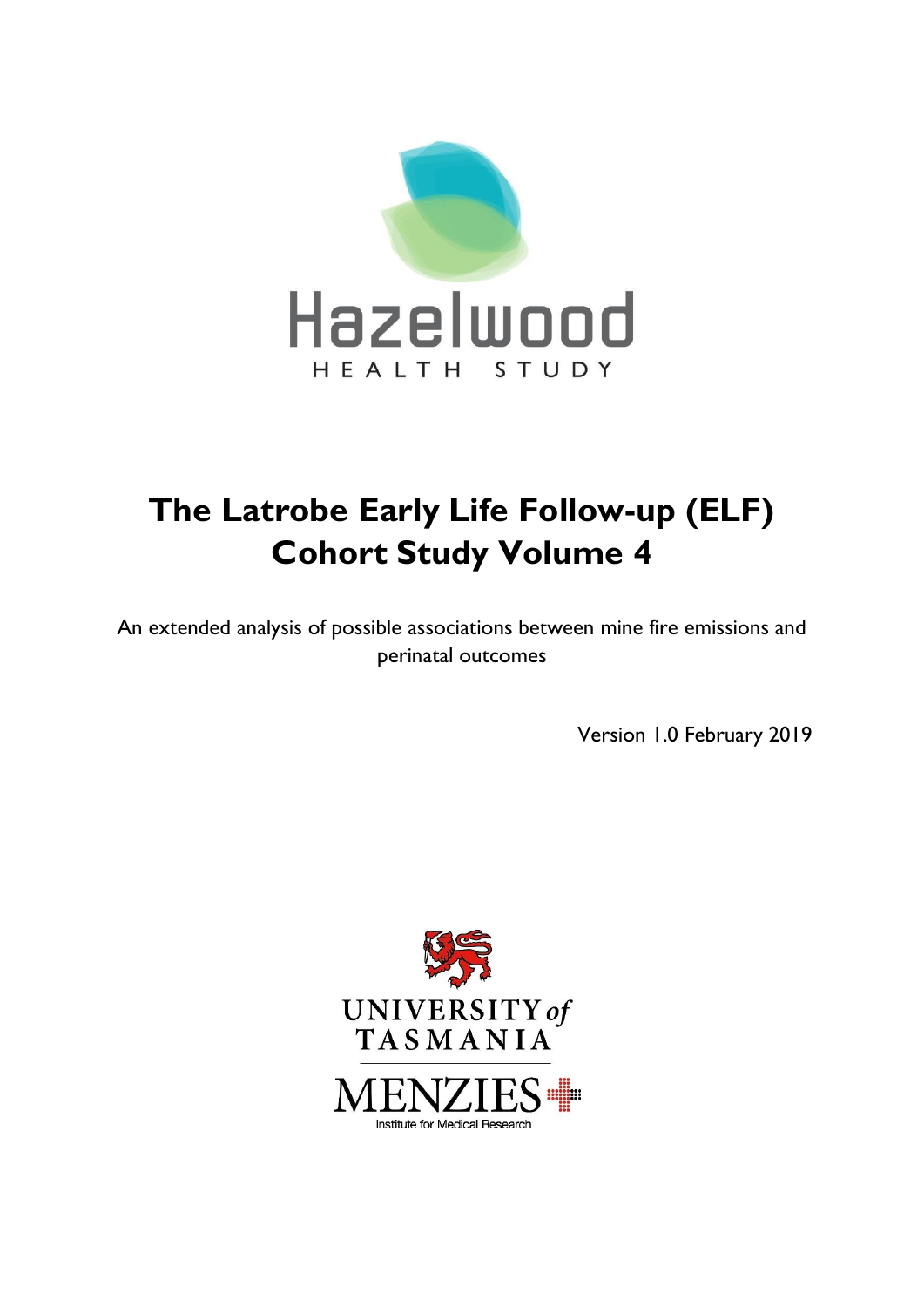## **Authors**

Shannon Melody Marita Dalton Karen Wills Jane Ford Tierney O'Sullivan Grant Williamson Alison Venn Fay Johnston

#### **Acknowledgements**

The Latrobe Early Life Follow-up (ELF) Study constitutes the child health and development stream of the Hazelwood Health Study. The Latrobe ELF Study forms part of the wider research program of the Hazelwood Health Study and is run by a multidisciplinary group of researchers and administrative staff from the University of Tasmania, Monash University, the University of Melbourne, the University of Sydney, Edith Cowan University and CSIRO. We would like to acknowledge all these staff for their important contributions. We would also like to acknowledge the Victorian Department of Health and Human Services who commissioned this work. This report presents the views of the authors and does not represent the views of the Department.

Importantly, the study team would like to acknowledge the contribution of all families and community members who have participated in the study to date. Additionally, we would like to acknowledge the Latrobe City Council, Latrobe Community Health Service, early learning centres and childcare facilities throughout the Latrobe Valley, and Births, Deaths and Marriages Victoria.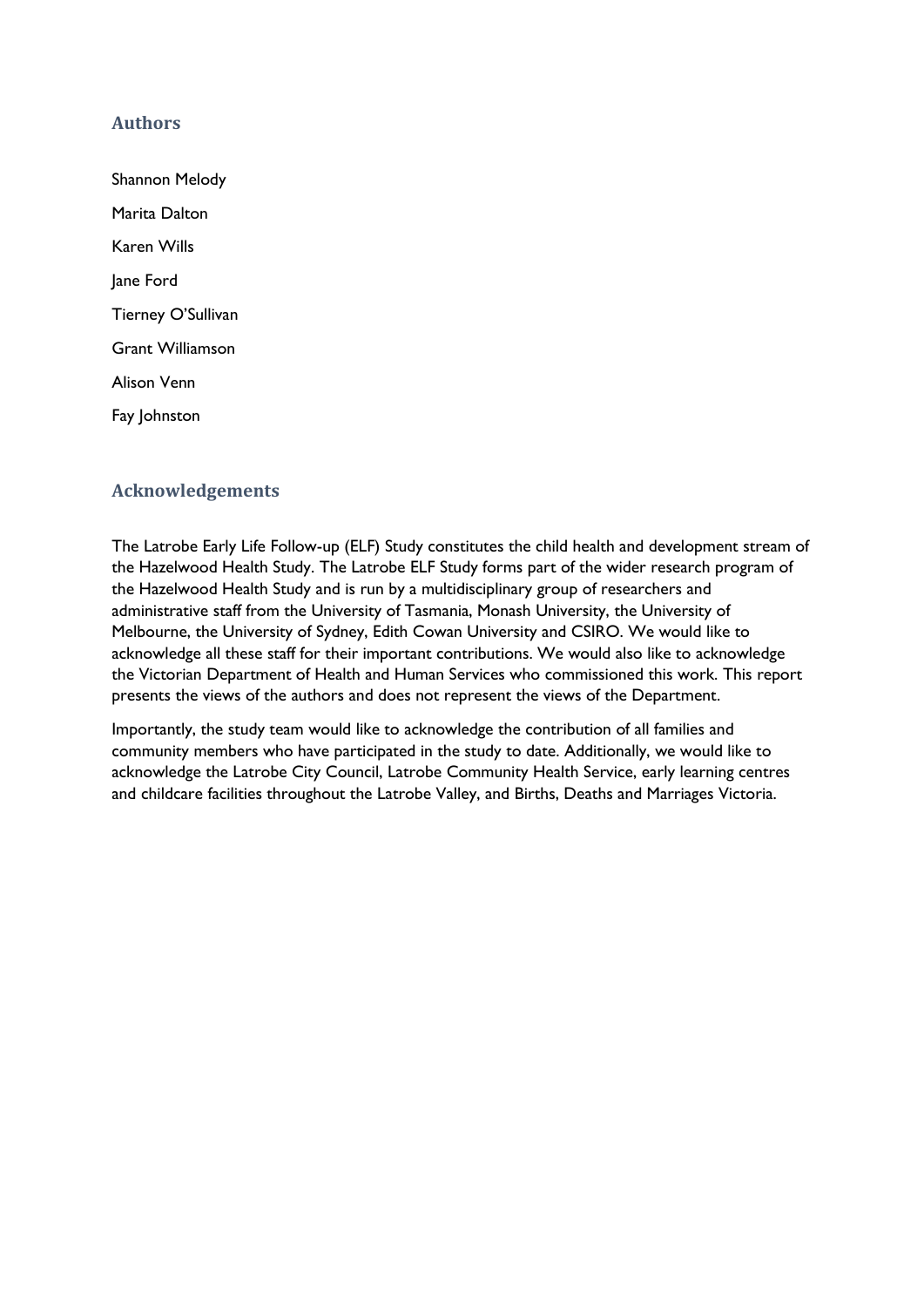# **Table of Contents**

# <span id="page-2-0"></span>**List of Tables**

**Table 1.** Descriptive statistics by exposure to coal mine fire

**Table 2.** Average and peak maternal exposure to coal mine fire smoke PM<sub>2.5</sub> for children whose mothers were pregnant during the coal mine fire

**Table 3.** Association between maternal exposure to coal mine fire-attributable PM<sub>2.5</sub> and parentreported neonatal outcomes in full cohort

**Table 4.** Association between maternal exposure to coal mine fire-attributable PM<sub>2.5</sub> and neonatal outcomes in subcohort with Victorian Perinatal Data Collection data

**Supplementary Table 1.** Summary of univariate analysis examining the association between key infant, maternal, labour, temporal and meteorological-related variables and neonatal outcomes

**Supplementary Table 2.** Association between maternal exposure to coal mine fire-attributable PM2.5 and neonatal outcomes in subcohort with Victorian Perinatal Data Collection data (unweighted data)

**Supplementary Table 3.** Association between maternal exposure to coal mine fire-attributable  $PM<sub>2.5</sub>$  and parent-reported neonatal outcomes in full cohort with statistical adjustment using an alternative assignment of maternal socioeconomic position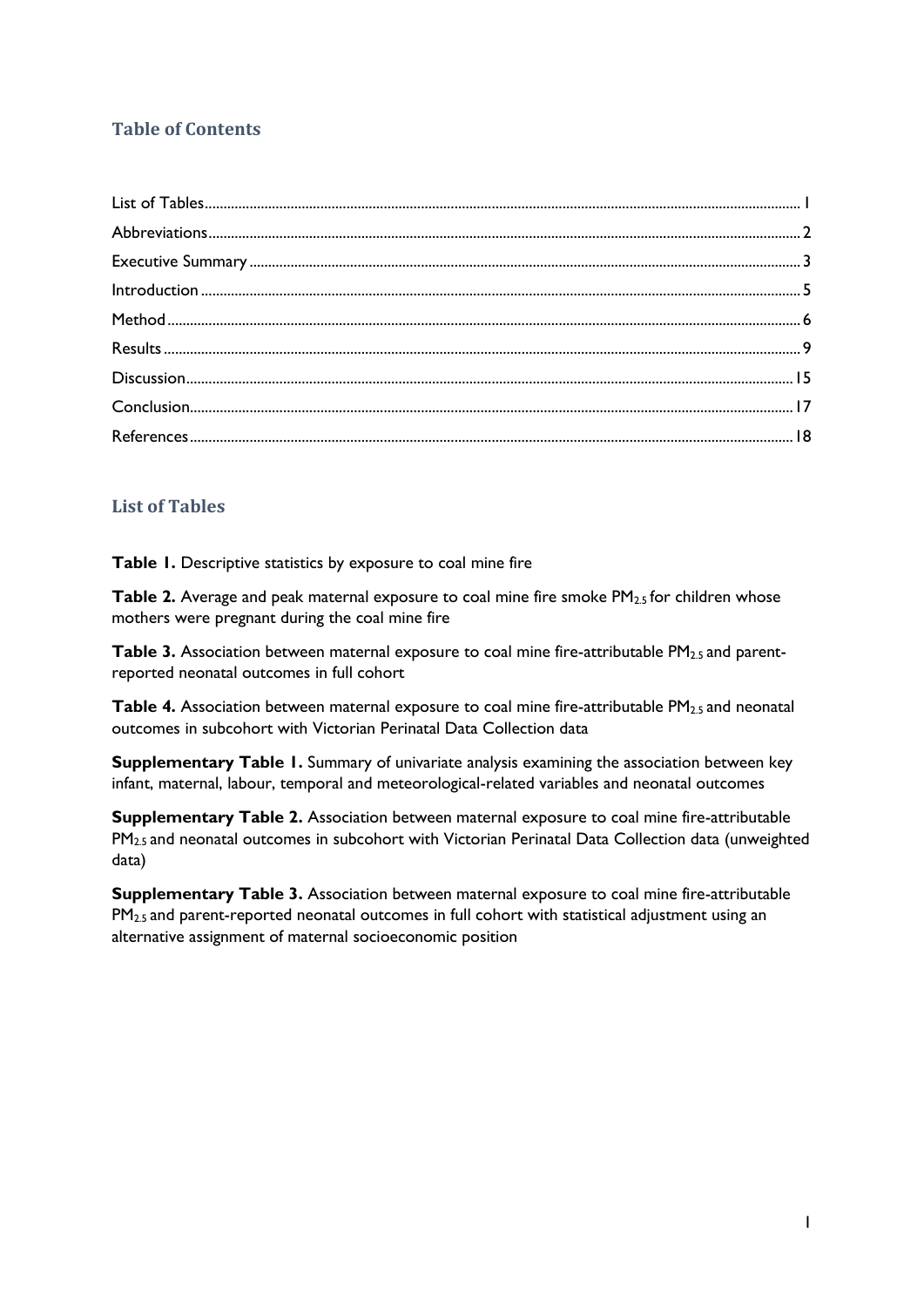# <span id="page-3-0"></span>**Abbreviations**

<span id="page-3-1"></span>

| 95 percent confidence interval                                                                               |
|--------------------------------------------------------------------------------------------------------------|
| Commonwealth Scientific and Industrial Research Organisation                                                 |
| Interquartile range                                                                                          |
| Latrobe Early Life Follow-Up Study: The child health and development<br>stream of the Hazelwood Health Study |
| Large for Gestational Age                                                                                    |
| Particulate matter with an aerodynamic diameter less than 2.5 micrometres                                    |
| Preterm birth                                                                                                |
| <b>Relative Risk</b>                                                                                         |
| Small for Gestational Age                                                                                    |
| Low Birth Weight at Term                                                                                     |
|                                                                                                              |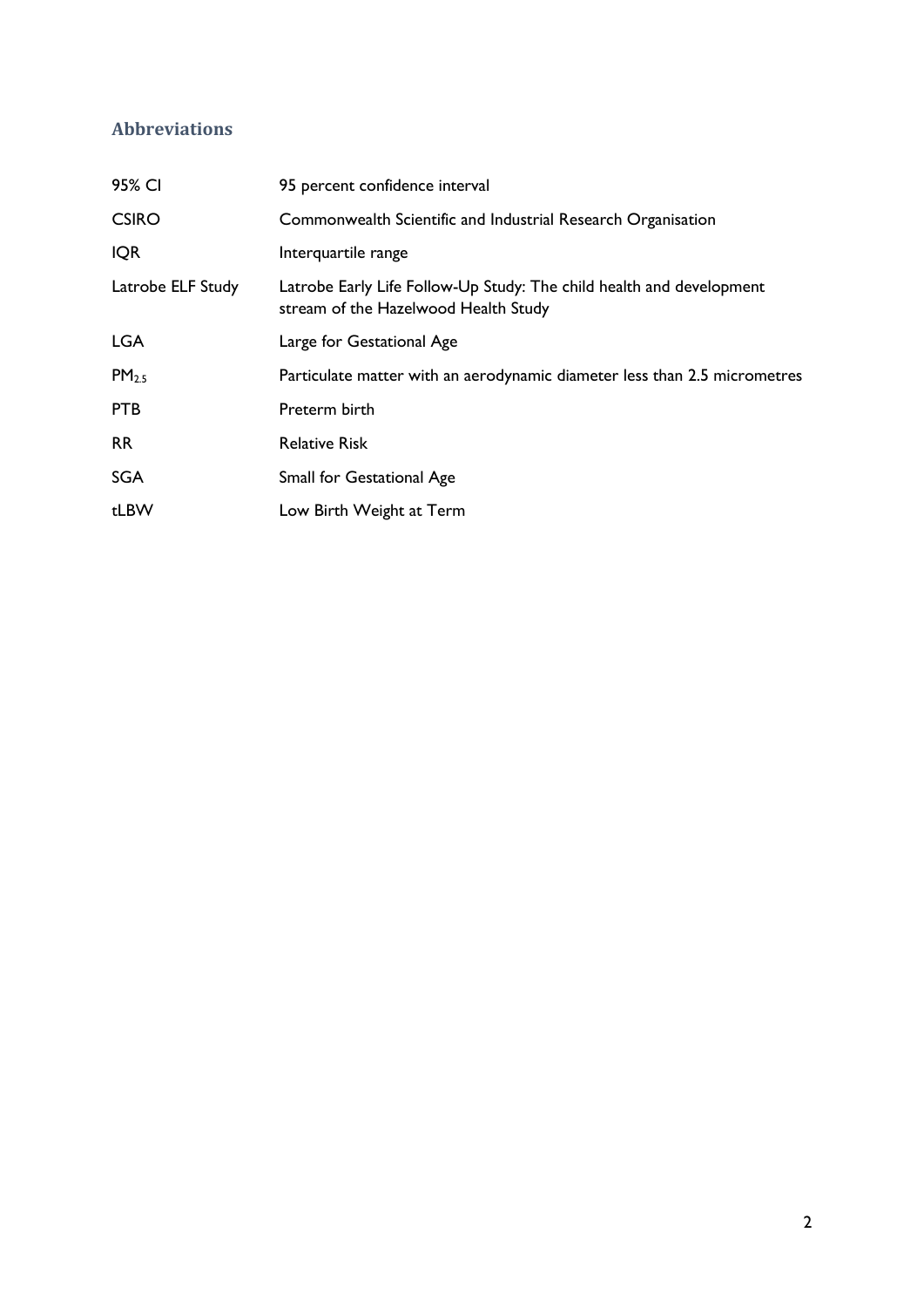# **Executive Summary**

The Hazelwood coal mine fire was an unprecedented event that produced moderate to severe episodes of ambient air pollution in Victoria, Australia in 2014. The public health and emergency response was hindered by the lack of evidence concerning the health impacts of air pollution episodes spanning weeks to months, including harms to the pregnant woman and the developing fetus. This analysis is part of the Latrobe Early Life (ELF) Study, which forms the child health and development stream of the Hazelwood Health Study. It aims to understand whether maternal exposure to the coal mine fire emissions were associated with fetal growth and maturity outcomes. Primary outcomes of interest were birthweight, small for gestational age (SGA), large for gestational age (LGA), term low birthweight (tLBW), gestational maturity and preterm birth (PTB).

Children born between 1 March 2012 and 31 December 2015, whose primary residential address was in the Latrobe City local government area were eligible to enrol in the study. Individual 24-hour average and peak fine particulate matter  $(PM_{2.5})$  concentrations during the fire were estimated using chemical transport modelling and detailed time-activity diaries of the pregnant mothers. Outcome and covariate data were collected from a comprehensive baseline survey completed by parents and/or guardians at study enrolment. Birth data from a statutory collection of all births in the state, the Victorian Perinatal Data Collection (VPDC), was available for a subgroup of the cohort. Multivariable linear and log-binomial regression was performed.

Technical report volume 1 was released in January 2018 and presented preliminary findings exploring possible associations between maternal exposure to coal mine fire smoke and parentreported birth outcomes. This report presents updated findings using more refined exposure estimates, a comparison of data from medical records with parent reports, and more comprehensive statistical modelling.

#### *What is different in this report?*

- 1. **Exposure assignment:** exposure to fine particulate matter (PM2.5) from the coal mine fire in technical report volume 1 was based on the mother's fixed address in pregnancy, which did not account for mobility during the fire event. Since the release of technical report 1 in early 2018, revised exposure estimates have been calculated by the Latrobe ELF Study team, which account for mobility during the coal mine fire. This report presents the revised analyses using these time-activity exposure estimates.
- 2. **Comparison of parent reported outcomes with records of the Victorian Perinatal Data Collection:** The Victorian Perinatal Data Collection (VPDC) is a statutory collection of all births in Victoria held by the Consultative Council on Obstetric and Paediatric Mortality and Morbidity. VPDC data is used in this report to compare administrative data on birth outcomes such as birthweight and gestational age, with parentreported outcomes.
- 3. **Complete cohort:** at the time that the technical report volume 1 was prepared, data for 23 participants were unavailable and they were not included in the analysis. This revised report presents analyses using the complete Latrobe ELF cohort (n = 571).
- 4. **Background air pollution:** we included high resolution modelled estimates of ambient Nitrogen Dioxide  $(NO_2)$  exposure during pregnancy in the statistical models, to account for the possible effects of background air pollution on the birth outcomes of interest.  $NO<sub>2</sub>$  is a strong marker of traffic and industry-derived pollutants as well as an important component of ambient air pollution.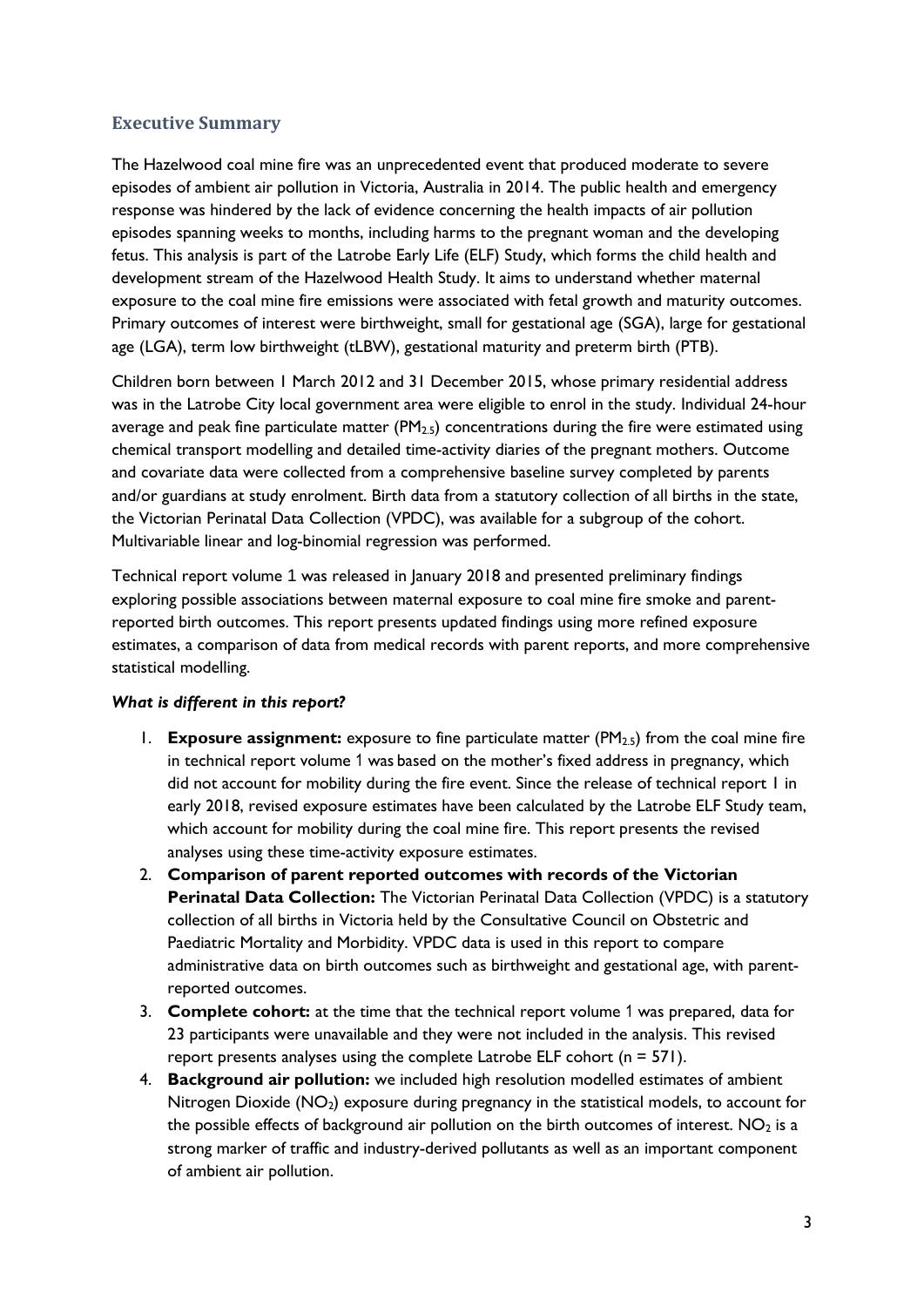- 5. **Additional temporal, seasonal and meteorological covariates:** have been included in the statistical models, including year of birth, season of conception and average daily ambient temperature during each trimester. The inclusion of these covariates reduces the likelihood that these factors influenced the reported results.
- 6. **Improved modelling of missing data:** The number of imputed datasets to account for missing data was expanded from five to twenty, to strengthen the robustness of findings.

<span id="page-5-0"></span>A total of 571 children were enrolled; 198 were in utero at the time of the fire. The average maternal PM<sub>2.5</sub> exposure during the coal mine fire was 6.0  $\mu$ g/m<sup>3</sup> (median 2.6; IQR 1.2, 7.0  $\mu$ g/m<sup>3</sup>). There was a relatively high proportion of discordance between birthweight and gestational age as reported by parents in the survey compared with VPDC data. We found no association between maternal PM2.5 exposure and birthweight, term low birthweight, large for gestational age, gestational maturity and preterm birth. Using parent-reported survey data, we observed that greater maternal PM<sub>2.5</sub> exposure was associated with a reduced likelihood of an infant being born SGA (Average PM<sub>2.5</sub>) (per 1  $\mu$ g/m<sup>3</sup>) RR 0.85; 95%CI 0.74, 0.99; p-value = 0.04; Peak PM<sub>2.5</sub> (per 10  $\mu$ g/m<sup>3</sup>) RR 0.92; 95%CI 0.86, 0.99; p-value = 0.02). However, using administrative data in the subgroup who consented to VPDC data extraction ( $n = 303$ ; 53.1%), we found no association between maternal PM<sub>2.5</sub> exposure and SGA. Detailed comparison of a subset of records with both parent-reported and administrative records suggest that this finding relating to SGA may have occurred due to outcome misclassification and highlights the challenges in obtaining accurate information in studies of this type and the potential for error in parental recall. Overall, our extended analysis builds upon the findings presented in technical report volume 1 and supports earlier findings that maternal exposure to fine particulate matter from the coal mine fire did not appear to adversely affect fetal growth or maturity at birth in the Latrobe ELF Study cohort.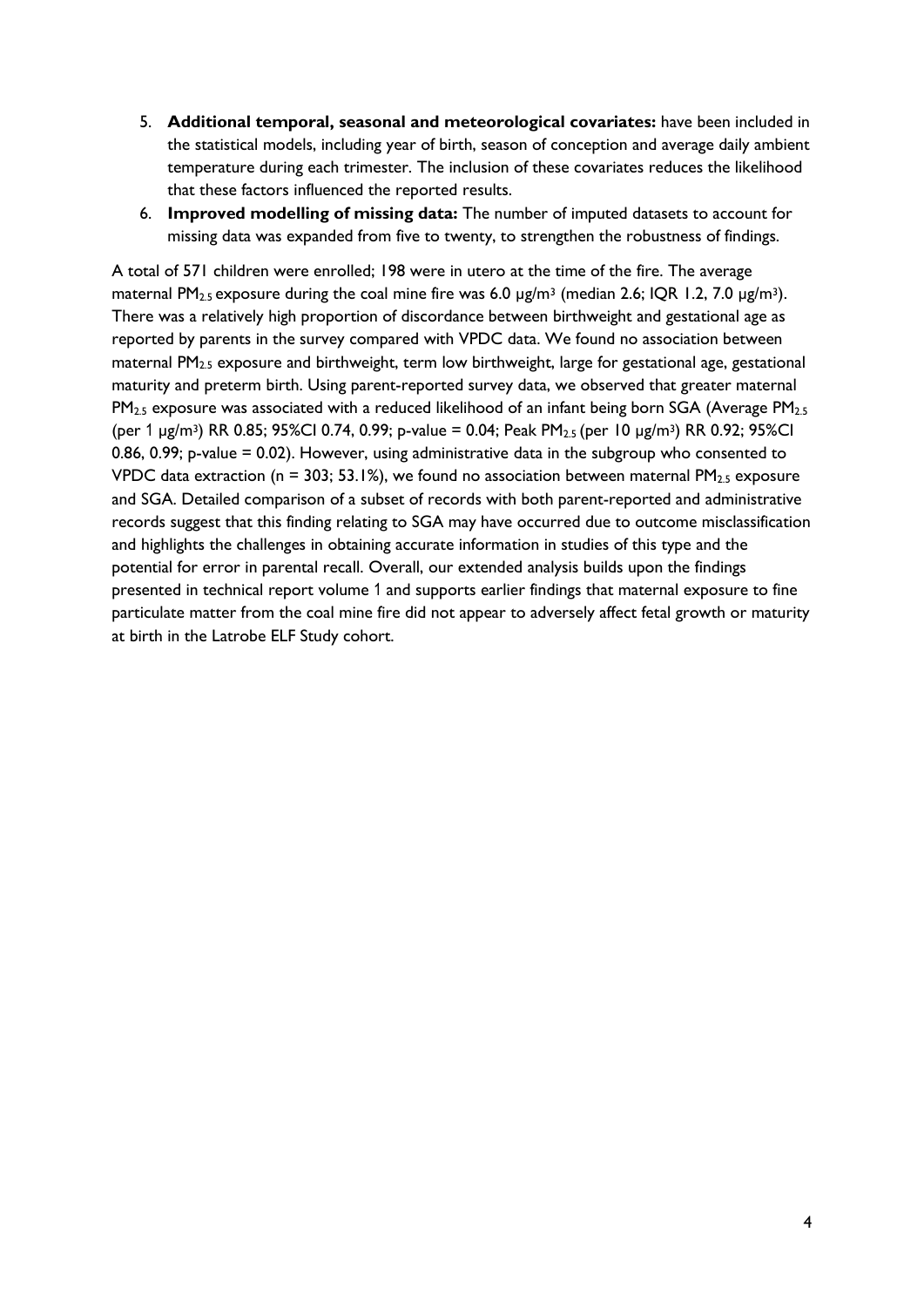### **Introduction**

The Hazelwood coal mine fire was ignited by wildfire embers in the Latrobe Valley, Victoria, Australia in February 2014 and lasted approximately six weeks, impacting a population of approximately 70,000. The fire was an unprecedented event that produced some of the most extreme concentrations of fine particulate matter  $(PM_{2.5})$  ever measured in Australia. In the town of Morwell, the closest residential area approximately 500 m from the mine, peak 24-hour concentrations of particulate matter with an aerodynamic diameter less than 2.5  $\mu$ M (PM<sub>2.5</sub>) was 731  $\mu$ g/m<sup>3</sup> (1). Air quality standards for PM<sub>2.5</sub> (<25  $\mu$ g/m<sup>3</sup> per 24 hour period) were exceeded for 23 days in the town of Morwell during the smoke event (2, 3). The health harms associated with exposure to air pollution resulting from coal mine fires are poorly characterised (4). As outlined by a parliamentary inquiry into the response to the fire, the lack of available evidence regarding shortand long-term health harms associated with coal fire smoke exposure considerably hindered the public health response, especially for vulnerable subgroups within the population (5).

Maternal exposure to ambient air pollution is a well-recognised risk factor for adverse neonatal and obstetric outcomes, including fetal growth restriction, preterm birth, hypertensive disorders of pregnancy and gestational diabetes (6-9). However, there are considerable gaps in the evidence concerning the comparative risks of different durations of exposure. Far less is understood about the impact of maternal exposure to short- to medium-term periods of air pollution (days to months), such as that caused by coal mine fires, on birth outcomes. A small handful of studies have demonstrated that maternal exposure to acute periods of poor ambient air quality, such as those resulting from wildfires, deforestation fires, oil well fires and volcanic eruptions, is associated with an increased risk of preterm birth and fetal growth restriction (10-14) while others show no adverse relationship (10, 15). An increase in frequency and severity of wildfires is projected with a changing climate, exemplifying the need to characterise this relationship (16, 17).

The Latrobe Early Life Follow-up (ELF) Study forms the child health and development stream of the Hazelwood Health Study and aims to understand the potential health impacts of the coal mine fire on pregnant women and young children. This report forms part of the Latrobe ELF Study and aims to characterise the relationship between maternal exposure to fine particulate matter from coalmine fire smoke ( $PM_{2.5}$ ) and neonatal outcomes, specifically fetal growth and gestational maturity. As outlined in technical report volume 1, we previously found no relationship between maternal exposure to coal mine fire smoke emissions, based upon mother's fixed address in pregnancy, and parent-reported neonatal outcomes. This technical report volume 4 is an extension of the analyses performed in volume 1, utilising refined exposure estimates, complementary data from the VPDC and considering additional important covariates in the analyses.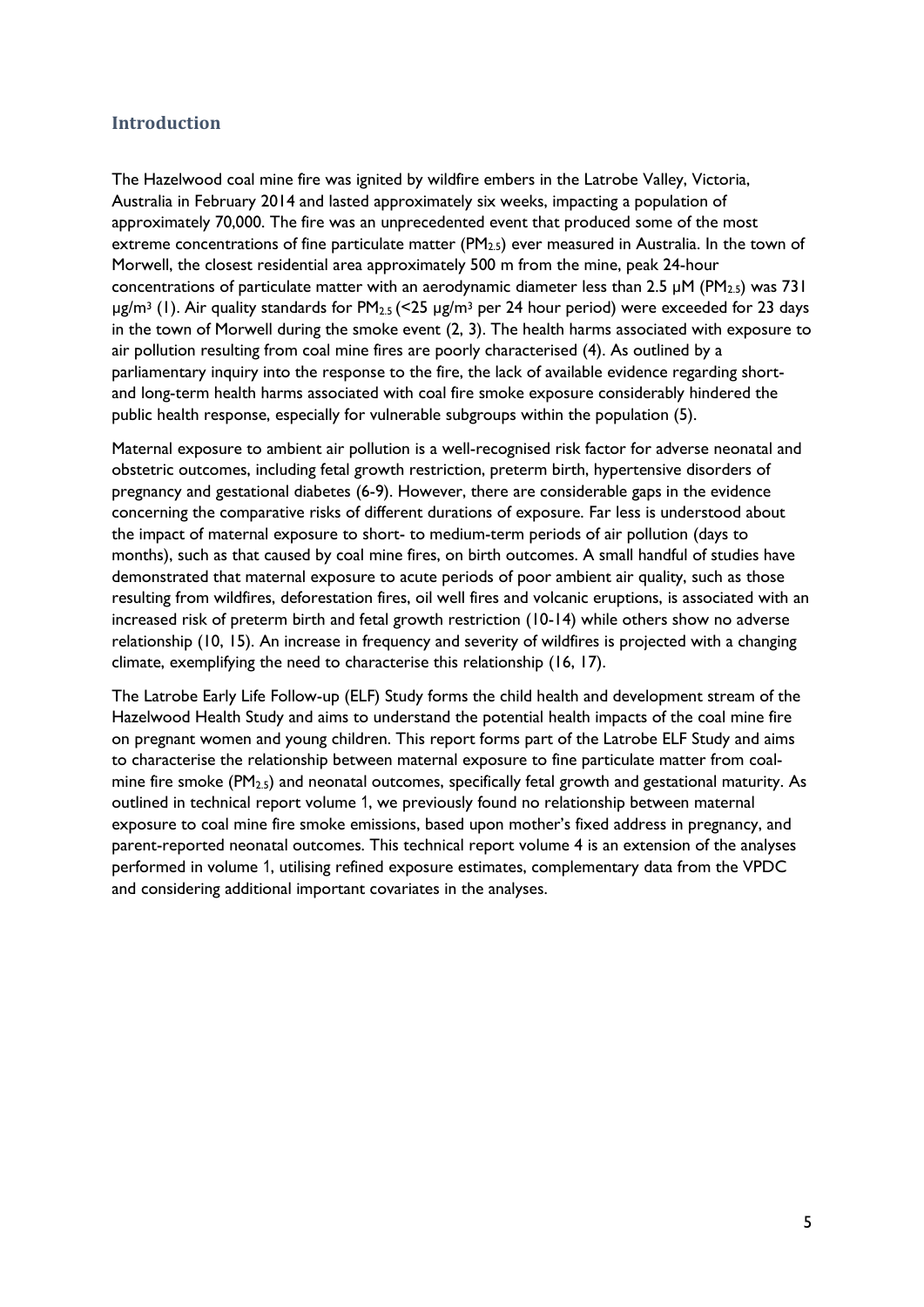# <span id="page-7-0"></span>**Method**

The study has approval from the Tasmanian Health and Medical Human Research Ethics Committee (reference H14875).

#### **Study design**

The Latrobe ELF Study is a cohort study that recruited 571 children born before, during and after the fire event (born 01/03/2012 to 31/12/2015) and resident in the affected region, the Latrobe Valley in Victoria. Recruitment occurred from February to September 2016. Further details outlining the study design and recruitment methods have been described previously (18).

#### **Data collection**

#### *Outcome and covariate data*

## **The Latrobe ELF Study Baseline Survey**

The Latrobe ELF Study baseline survey was a detailed survey completed by parents and/or guardians of eligible participants upon enrolment in the Latrobe ELF Study. The survey gathered sociodemographic and health details about the study child and their family, as well as the whereabouts of the mother while pregnant during the fire period. Data from the survey used in this analysis included outcomes such as infant birthweight and gestational age, as well as covariates including maternal smoking status, maternal alcohol consumption in pregnancy and highest level of maternal educational attainment.

## **Victorian Perinatal Data Collection**

The Victorian Perinatal Data Collection (VPDC) is a statutory collection of all births in Victoria held by the Consultative Council on Obstetric and Paediatric Mortality and Morbidity. Data on maternal characteristics, pregnancy care, birth and neonatal outcomes are collected for all births of greater than 20 weeks gestation or at least 400 grams if the gestation is unknown, usually by a midwife. Consent for VPDC data extraction was requested from all study families.

The outcomes of interest were fetal growth and maturity, namely birthweight, term low birthweight (tLBW), small for gestational age (SGA), large for gestational age (LGA), gestational maturity (completed weeks) and preterm birth (PTB). Birthweight was measured in grams. Term low birthweight was defined as birthweight less than 2,500 grams at greater than or equal to 37 weeks gestation. SGA was defined as a birthweight  $\leq 10$ <sup>th</sup> centile for sex and gestational age, and LGA was defined as a birthweight >90th centile for sex and gestational age. 'Appropriately' grown infants were defined as those with a birthweight  $>10<sup>th</sup>$  and  $< 90<sup>th</sup>$  centile for sex and gestational age. Birthweight percentiles were defined using published Australian percentiles (19). Gestational age was measured as completed weeks of pregnancy. Preterm birth was defined as birth occurring before 37 weeks of gestation. All outcomes were dichotomous, with the exception of birthweight and gestational age, which were continuous outcomes.

#### **Ambient air pollution data**

We obtained annual average Nitrogen Dioxide  $(NO<sub>2</sub>)$  mapped by collaborators at the mesh block level to adjust for maternal exposure to background air pollution.  $NO<sub>2</sub>$  is a strong marker of traffic and industry-derived pollutants as well as an important component of ambient air pollution. Collaborators predicted average annual  $NO<sub>2</sub>$  concentrations using land use regression modelling, informed by satellite observations of tropospheric  $NO<sub>2</sub>$  columns and other important predictors.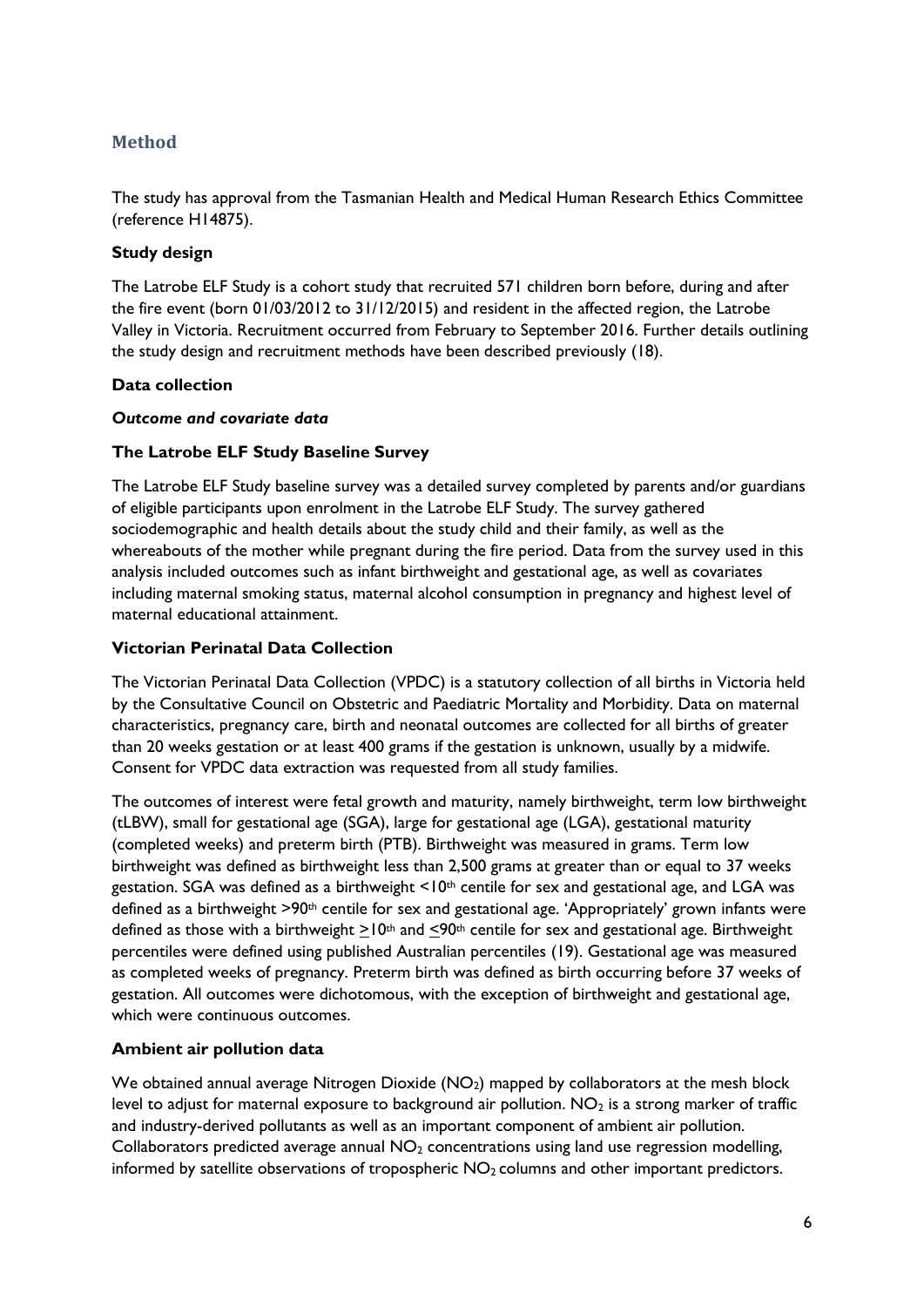Methods relating to the model are described in detail elsewhere (20). Mesh blocks are the smallest geographical unit defined by the Australian Bureau of Statistics (21). We mapped average annual NO<sub>2</sub> based on pregnancy address and year of conception at the mesh block. For mothers that occupied multiple dwellings within a single gestational period, time weighted estimates were determined based on proportion of pregnancy spent at each residence.

## **Meteorological and temporal data**

We obtained minimum and maximum daily temperature data from the Australian Government Bureau of Meteorology for the Morwell station, the single station that serves the Latrobe Valley region (Location 38.230S, 146.410E). The 24-hour mean temperatures were calculated. We calculated trimester-specific averages: the first trimester ran from conception to day 84, trimester two ran from day 85 to day 113 and trimester three ran from day 114 to birth. Season of conception and year of conception were also determined to capture underlying temporal and seasonal trends in birth outcomes.

## *Exposure data*

The average and peak daily concentration of particulate matter with an aerodynamic diameter less than 2.5 micrometres ( $PM_{2.5}$ ) directly attributable to the mine fire were the primary exposure metrics used in this study.

The average and peak daily PM2.5 concentrations for the 51-day period from 9 February 2014 to 31 March 2014 were determined using a chemical transport model. Collaborators at the Commonwealth Scientific and Industrial Research Organisation (CSIRO) Oceans & Atmosphere Flagship developed a high resolution exposure model to determine exposure estimates of PM<sub>2.5</sub> at an hourly time step and 1x1 km spatial resolution. Daily whereabouts of pregnant mothers during the fire were gathered through the baseline survey. This time-activity information was used to generate average and peak coal-mine fire PM<sub>2.5</sub> exposure estimates. If time-activity information was not provided in the survey, exposure based on fixed maternal residual address in pregnancy was used.

Exposure was assigned by first identifying babies that were in utero during the coal mine fire period. The estimated date of conception was calculated by subtracting 266 days from the estimated date of confinement. Those who had partial exposures due to conception or birth during the fire event were assigned a zero for the days they were not in utero. Participants that were not in utero at all during the coal mine fire were assigned a zero average and peak daily PM<sub>2.5</sub> value. Trimester at the beginning of the coal mine fire, when air quality was the poorest, was also determined to assess for potential sensitive windows of exposure.

# **Covariate selection**

We addressed potential confounding by considering *a priori* several maternal, pregnancy-related, infant, meteorological and temporal characteristics. Maternal characteristics included mother's age (high-risk  $(≤19$  years and  $≥35$  years old) vs. low risk (20 to 34 years old)), the highest level of maternal educational attainment (Post-secondary vs. secondary education) and maternal socioeconomic position (Australian Bureau of Statistics Index of Relative Socioeconomic Disadvantage (IRSD) based on maternal residence at birth at Statistical Area Level 1 (SA1)). Pregnancy-related characteristics included smoking in pregnancy (smoker vs. non-smoker), alcohol consumption in early and late pregnancy (<20 and >20 weeks; any alcohol vs. none) and method of birth (Caesarean section, vaginal delivery). Infant characteristics included infant sex (male, female) and infant Aboriginality (Aboriginal and/or Torres Strait Islander, non-Aboriginal). Meteorological characteristics included the mean daily temperature  $(^{0}C)$  for each trimester. Temporal characteristics included season of conception (winter, spring, summer, and autumn) and year of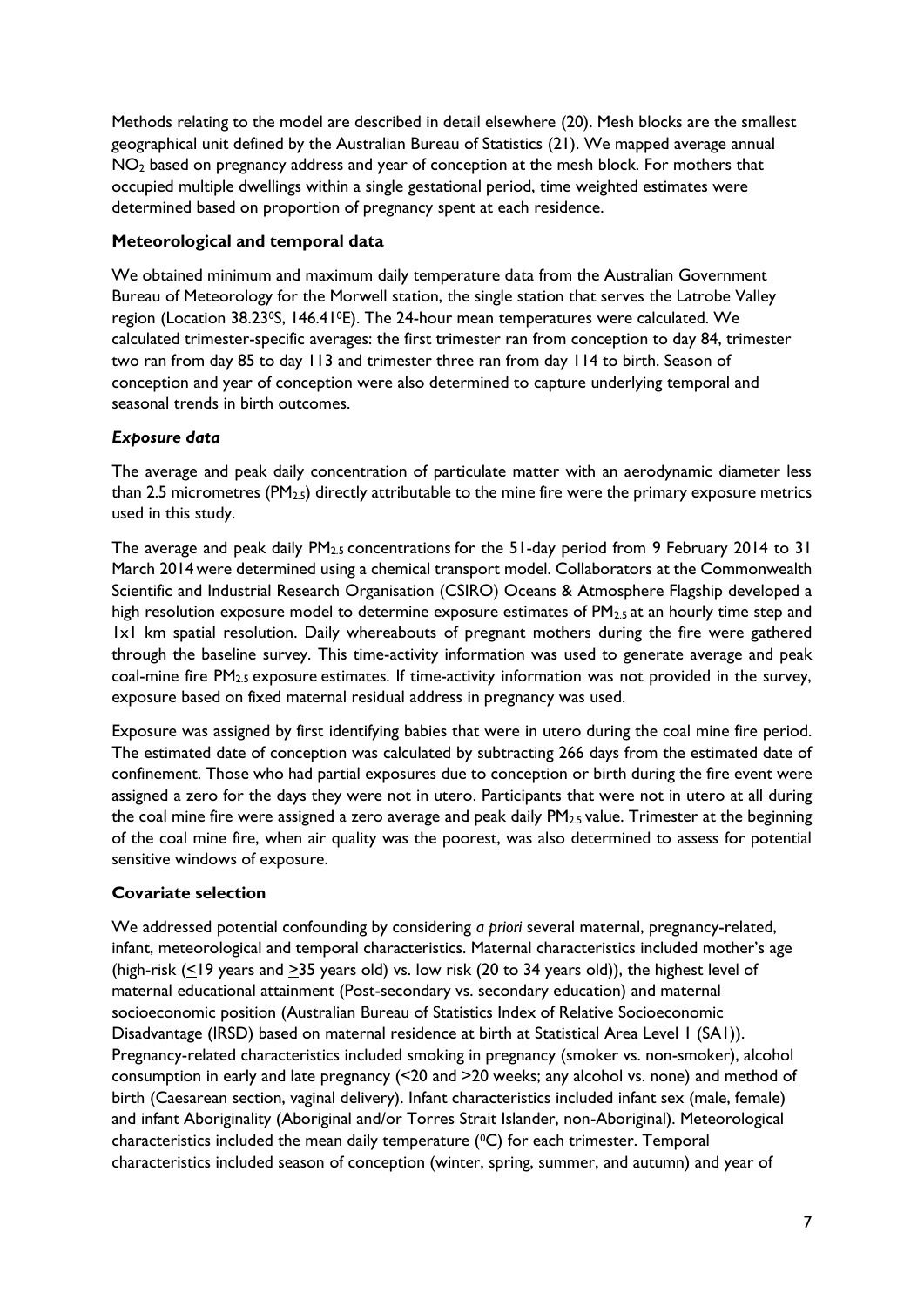birth. Background maternal air pollution exposure, such as that resulting from traffic and industrial activities, was assessed using average maternal  $NO<sub>2</sub>$  exposure while pregnant.

## **Statistical analysis**

We included singleton livebirths in our analysis, as pregnancies complicated by multiple births are systematically different from singleton births. Missing data were handled using multiple imputation by chained equations (MICE package in R) (22). Given the low proportion of missing data, twenty imputed datasets were considered adequate. Regression models were fitted using the imputed data. Participant characteristics were stratified according to coal mine fire exposure (in utero versus not in utero) and summarised as frequency and percentage or median and interquartile range, as appropriate. Linear regression was used to estimate associations between average and peak PM2.5 exposure and birthweight and gestational age. Log-binomial regression was used to estimate the associations for dichotomous outcomes SGA, LGA, tLBW and PTB. Covariates were included in the model if there was robust *a priori* evidence for confounding and/or if there was evidence that the covariate was associated with exposure, or associated with the outcome and if adjustment for the covariate altered the coefficient by greater than ten percent. Effect modification was explored for covariates where there was biological plausibility, including smoking in pregnancy, stress in pregnancy, gestational diabetes mellitus, and retained if the interaction term was significant in the model (p <0.10). Bias resulting from non-consent to VPDC data extraction was handled by applying inverse probability weights to the analysis models. The probability of consent was estimated by fitting a logistic regression model using maternal age (continuous), maternal education (dichotomous; post-secondary education yes or no) and maternal smoking in pregnancy (dichotomous; yes or no). Intraclass correlation was calculated to assess agreement between parent-reported and VPDCderived outcomes. Analyses were conducted using statistical software R (v 3.4.0) (23).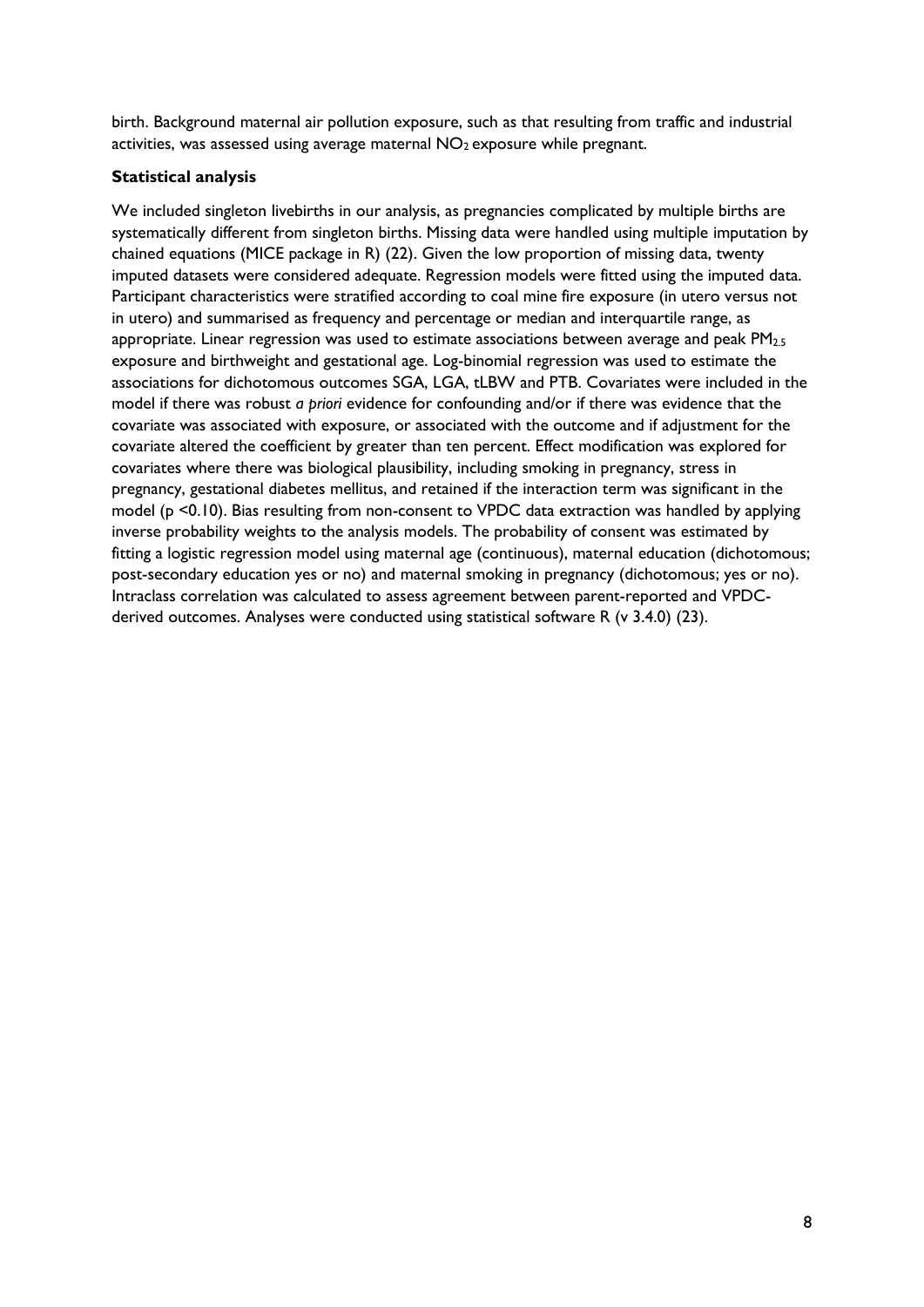# <span id="page-10-0"></span>**Results**

A total of 571 children were included in the analysis; 198 of whom were in utero during the coal mine fire. There were three multiple pregnancies (six twin births) in the cohort. Table 1 presents descriptive statistics relating to infant and maternal characteristics by exposure category. Median birthweight was 3462 grams and median gestational age was 40 weeks. Among term births, 2.8% were low birthweight. The proportion of preterm births among the full cohort was 9.1%. Approximately 70% of the cohort were born by vaginal delivery (n = 393; 68.8%) and 30% by Caesarean Section (n = 172; 30.1%). Some well-recognised risk factors for adverse neonatal outcomes, including smoking in pregnancy and maternal stress in pregnancy, were associated with birth outcomes in our study. For example, smoking in pregnancy were associated with a 79% increased likelihood of an infant being born SGA (95%CI 1.14, 2.80; p = 0.011). Maternal stress in pregnancy was associated with significant reductions in birthweight, gestational maturity and a greater than two-fold increase in the likelihood of PTB. We also observed that gestational length was incrementally shorter year-on-year for the study period (Supplementary Table 1).

|                                                                | <b>Total cohort</b><br>$N = 571$ |                   | In utero during coal<br>mine fire |           |                 | Not in utero during<br>coal mine fire<br>$N = 373$ |  |
|----------------------------------------------------------------|----------------------------------|-------------------|-----------------------------------|-----------|-----------------|----------------------------------------------------|--|
|                                                                |                                  |                   |                                   | $N = 198$ |                 |                                                    |  |
|                                                                | $\mathbf n$                      | %                 | n                                 | %         | $\mathbf n$     | %                                                  |  |
| <b>Infant characteristics</b>                                  |                                  |                   |                                   |           |                 |                                                    |  |
| Female sex                                                     | 277                              | 48.5              | 100                               | 50.5      | 177             | 47.5                                               |  |
| Aboriginal and/or<br><b>Torres Strait</b><br>Islander          | 31                               | 5.4               | $\mathbf{H}$                      | 5.6       | 20              | 5.4                                                |  |
| Country of birth<br>Australia                                  | 569                              | 99.7              | 197                               | 99.5      | 372             | 99.7                                               |  |
| Language other than<br>English spoken at<br>home               | 39                               | 6.8               | $\overline{12}$                   | 6.1       | $\overline{27}$ | 7.2                                                |  |
| Maternal and pregnancy characteristics                         |                                  |                   |                                   |           |                 |                                                    |  |
|                                                                | n                                | %                 | n                                 | %         | n               | %                                                  |  |
| Maternal age 'high<br>risk' (19 and under<br>and 35 and older) | 102                              | $\overline{17.9}$ | 26                                | 13.1      | 76              | 20.4                                               |  |
| Maternal smoking in<br>pregnancy                               | 102                              | 17.9              | 26                                | 13.1      | 76              | 20.4                                               |  |
| Alcohol in early<br>pregnancy (<20<br>weeks)                   | 49                               | 8.6               | 16                                | 8.1       | 33              | 8.9                                                |  |
| Alcohol in late<br>pregnancy (>20<br>weeks)                    | 20                               | 3.5               | $\overline{7}$                    | 3.5       | 13              | 3.5                                                |  |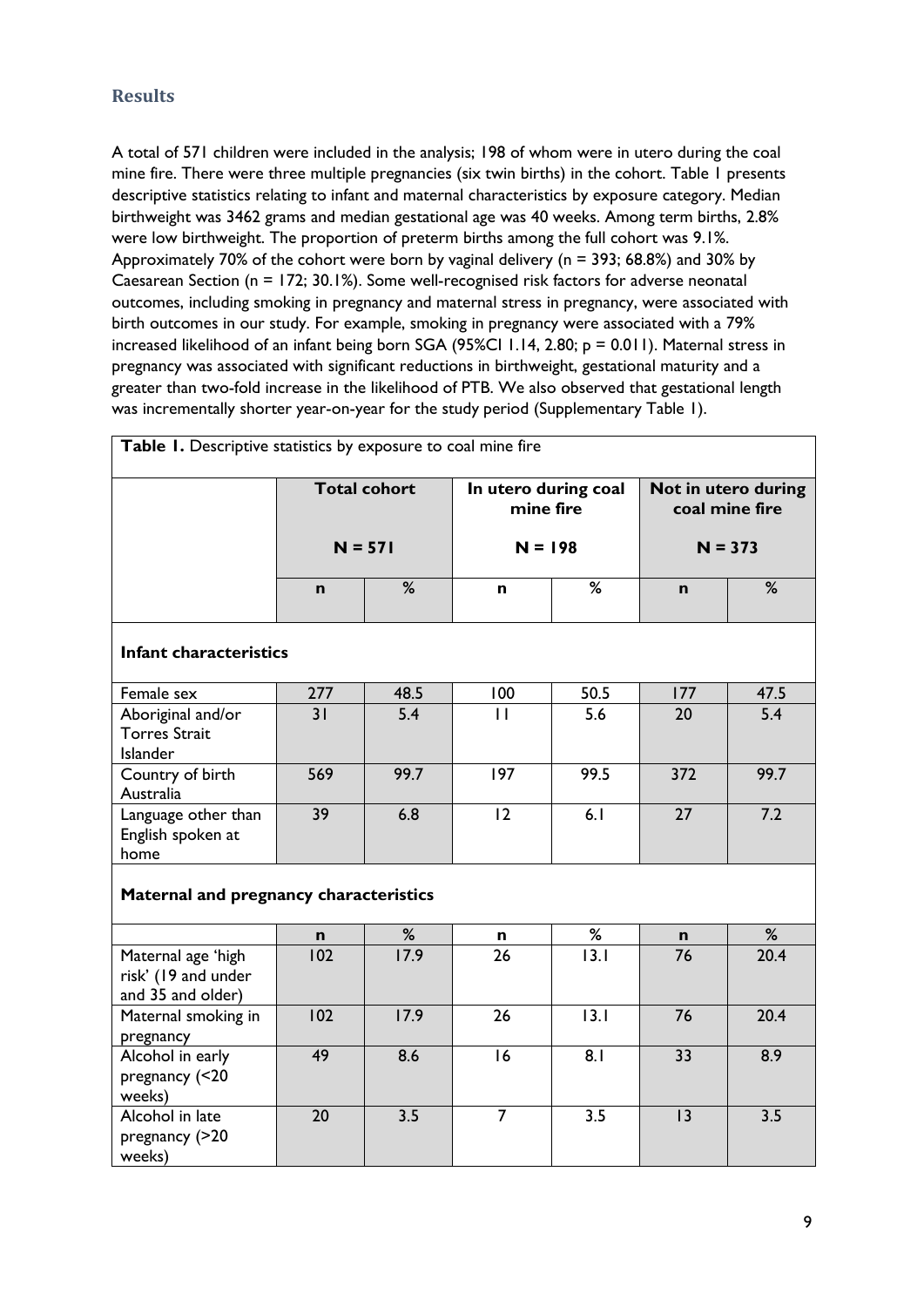| Stress in pregnancy   | 67 | 7.0 | ے ر | 6.2 | 7.4 |
|-----------------------|----|-----|-----|-----|-----|
| 'stressed most/nearly |    |     |     |     |     |
| all of the time'      |    |     |     |     |     |

#### **Neonatal outcomes**

|                     | <b>Median</b><br>(IQR) | Range  | <b>Median</b><br>(IQR) | Range  | <b>Median</b><br>(IQR)   | Range    |
|---------------------|------------------------|--------|------------------------|--------|--------------------------|----------|
| Gestational age     | 40                     | 30, 43 | 39.5                   | 30, 42 | 40                       | 32, 43   |
| (weeks)             | (38, 41)               |        | (38, 40)               |        | (38, 41)                 |          |
| Birthweight (grams) | 3462                   | 1200,  | 3483                   | 1200,  | 3459                     | 1417,    |
|                     | (3040,                 | 5670   | (3143,                 | 5330   | (3026, )                 | 5670     |
|                     | 3802)                  |        | 3884)                  |        | 3778)                    |          |
|                     | n                      | %      | n                      | %      | $\mathbf n$              | %        |
| Caesarean section   | 172                    | 30.1   | 64                     | 32.3   | 108                      | 29.1     |
| birth               |                        |        |                        |        |                          |          |
| tLBW                | 16                     | 2.8    | 4                      | 2.0    | 2                        | 3.2      |
| <b>SGA</b>          | 74                     | 13.0   | 16                     | 8.1    | 58                       | 15.6     |
| <b>LGA</b>          | 68                     | 11.9   | 27                     | 13.6   | 4 <sub>l</sub>           | 11.0     |
| <b>PTB</b>          | 52                     | 9.1    | 19                     | 9.6    | 33                       | 8.9      |
| ---<br>$\sim$       |                        |        |                        |        | <b><u><u>---</u></u></b> | $\cdots$ |

**Abbreviations:** IQR, interquartile range; LGA, large for gestational age; PTB, preterm birth, SGA, small for gestational age; tLBW, term low birthweight

The median of the daily average maternal  $PM_{2.5}$  exposure during the coal mine fire was 2.6 µg/m<sup>3</sup> (IQR 5.8 µg/m3). Median peak PM2.5 exposure was 71.7 µg/m<sup>3</sup> (IQR 103.1 µg/m3) (Table 2). Maternal exposure to PM<sub>2.5</sub> from the mine fire smoke emissions was much greater for Morwell residents than those living in the rest of the Latrobe Valley. Time-activity exposure estimates were missing for six individuals and exposure based on fixed maternal residual address in pregnancy was used for these individuals.

**Table 2.** Average and peak maternal exposure to coal mine fire smoke PM<sub>2.5</sub> for participants whose mothers were pregnant during the coal mine fire

| modiers were pregnant during the coarmine in c         |                                              |                                              |                                        |
|--------------------------------------------------------|----------------------------------------------|----------------------------------------------|----------------------------------------|
|                                                        | Maternal residence during the coal mine fire |                                              |                                        |
|                                                        | <b>Morwell</b><br>$N = 61$                   | <b>Latrobe Valley</b><br>(rest)<br>$N = 137$ | All maternal<br>exposures<br>$N = 198$ |
| Average $PM_{2.5}$ exposure ( $\mu$ g/m <sup>3</sup> ) |                                              |                                              |                                        |
| Mean                                                   | 13.4                                         | 2.7                                          | 6.0                                    |
| <b>Median</b>                                          | 9.0                                          | 2.0                                          | 2.6                                    |
| Range                                                  | 0, 46.8                                      | 0, 22.9                                      | 0, 46.8                                |
| <b>Interquartile Range</b><br>(Q25, Q75)               | 5.9, 17.1                                    | 1.0, 2.9                                     | 1.2, 7.0                               |
| Peak $PM_{2.5}$ exposure ( $\mu$ g/m <sup>3</sup> )    |                                              |                                              |                                        |
| Mean                                                   | 217.8                                        | 85.0                                         | I 26. I                                |
| <b>Median</b>                                          | 167.0                                        | 60.8                                         | 71.7                                   |
| Range                                                  | 0, 844.4                                     | 0, 721.0                                     | 0, 844.4                               |
| <b>Interquartile Range</b><br>(Q25, Q75)               | III.I, 287.2                                 | 38.6, 82.2                                   | 46.7, 149.8                            |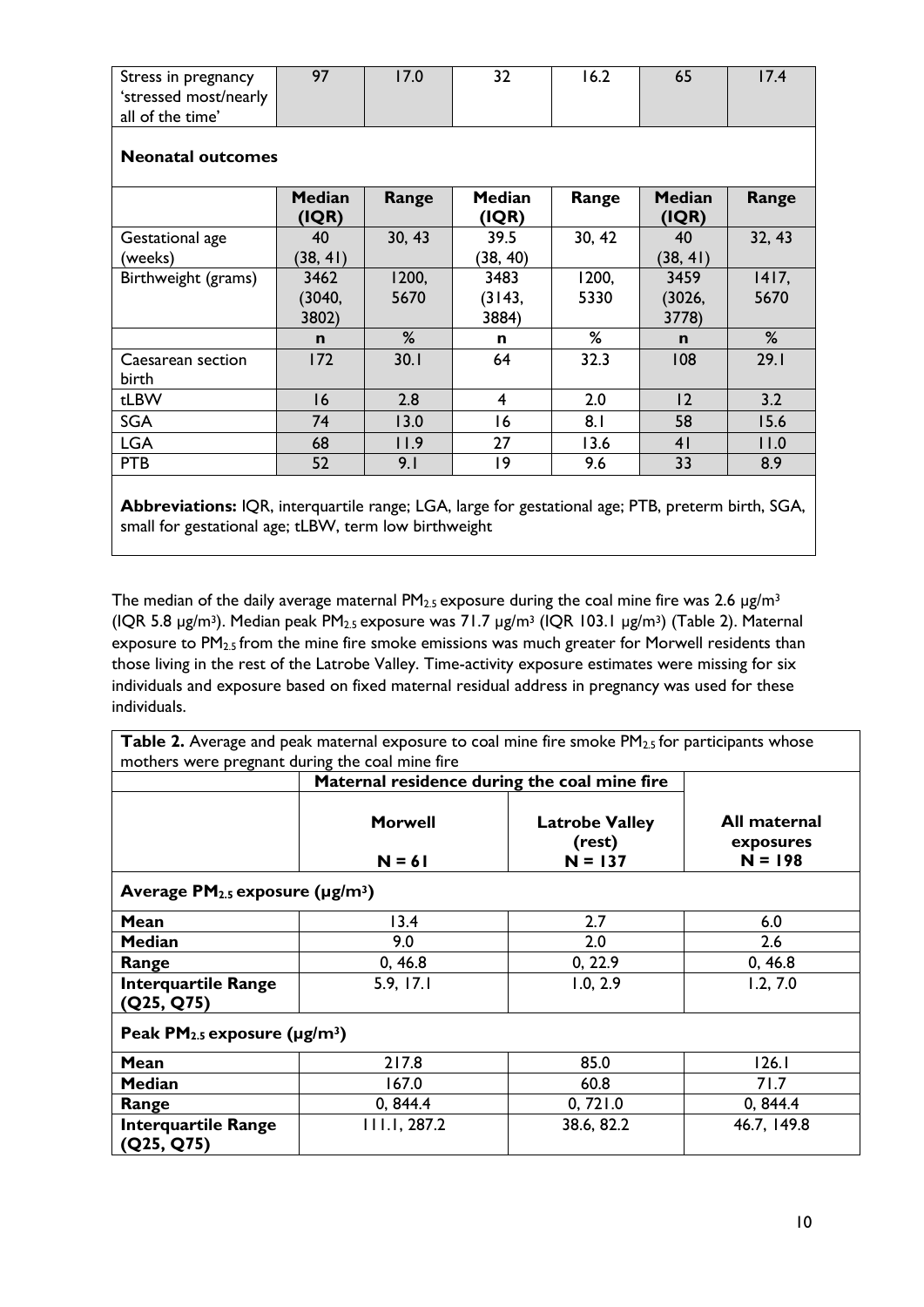Greater maternal exposure to average and peak coal mine fire-attributable  $PM_{2.5}$  was associated with a reduced likelihood of small for gestational age (Average  $PM_{2.5}$  (per 1  $\mu$ g/m<sup>3</sup>) RR 0.85; 95%Cl 0.74, 0.99; p-value 0.04; Peak PM<sub>2.5</sub> (per 10  $\mu$ g/m<sup>3</sup>) RR 0.92; 95%CI 0.86, 0.99; p-value 0.02) when assessed using parent-reported SGA. There was no evidence that maternal exposure to average or peak PM<sub>2.5</sub> from the coal mine fire was significantly associated with birthweight, term low birthweight, large for gestational age, gestational maturity or preterm birth (Table 3).

|                    |                                           | Table 3. Association between maternal exposure to coal mine fire-attributable PM <sub>2.5</sub> and parent- |                                  |                                |
|--------------------|-------------------------------------------|-------------------------------------------------------------------------------------------------------------|----------------------------------|--------------------------------|
|                    | reported neonatal outcomes in full cohort |                                                                                                             |                                  |                                |
| <b>Outcome</b>     |                                           | <b>Average PM2.5</b>                                                                                        |                                  | Peak PM <sub>2.5</sub>         |
|                    |                                           | (per 1 $\mu$ g/m <sup>3</sup> )                                                                             |                                  | (per $10 \mu g/m^3$ )          |
|                    | <b>Unadjusted</b>                         | <b>Adjusted</b>                                                                                             | <b>Unadjusted</b>                | <b>Adjusted</b>                |
|                    | mean difference                           | mean difference                                                                                             | mean difference                  | mean difference                |
|                    | (95%CI);                                  | (95%CI);                                                                                                    | (95%CI);                         | (95%CI);                       |
|                    | p-value                                   | p-value                                                                                                     | p-value                          | p-value                        |
| <b>Birthweight</b> | 8.14                                      | 7.07                                                                                                        | 4.31                             | 3.33                           |
| (grams)            | $(-0.94, 17.23); 0.08$                    | $(-3.00, 17.13); 0.17$                                                                                      | $(-0.63, 9.24); 0.09$            | $(-2.20, 8.86); 0.24$          |
| <b>Gestational</b> | 3.35                                      | 0.79                                                                                                        | 1.87                             | 0.92                           |
| age (days)         | (-9.59, 10.70); 0.83                      | $(-10.67, 10.72); 0.99$                                                                                     | $(-7.24, 7.71); 0.90$            | $(-7.87, 7.98); 0.98$          |
|                    | <b>Unadjusted</b><br>RR (95%Cl);          | <b>Adjusted</b><br>RR (95%Cl);                                                                              | <b>Unadjusted</b><br>RR (95%CI); | <b>Adjusted</b><br>RR (95%Cl); |
|                    | p-value                                   | p-value                                                                                                     | p-value                          | p-value                        |
| tLBW               | 1.12                                      | 1.11                                                                                                        | 1.06                             | 1.06                           |
|                    | (0.96, 1.32); 0.15                        | (0.95, 1.29); 0.20                                                                                          | (0.99, 1.14); 0.11               | (0.98, 1.14); 0.16             |
| <b>SGA</b>         | 0.91                                      | 0.85                                                                                                        | 0.95                             | 0.92                           |
|                    | (0.82, 1.001); 0.05                       | (0.74, 0.99); 0.04                                                                                          | (0.90, 0.99); 0.03               | (0.86, 0.99); 0.02             |
| <b>LGA</b>         | 0.98                                      | 0.99                                                                                                        | 0.99                             | 0.99                           |
|                    | (0.94, 1.01); 0.17                        | (0.95, 1.03); 0.50                                                                                          | (0.97, 1.01); 0.31               | (0.98, 1.02); 0.94             |
| <b>PTB</b>         | 0.97                                      | 0.97                                                                                                        | 0.99                             | 0.99                           |
|                    | (0.91, 1.04); 0.39                        | (0.90, 1.05); 0.44                                                                                          | (0.95, 1.02); 0.44               | (0.95, 1.02); 0.44             |
|                    |                                           |                                                                                                             |                                  |                                |

Adjusted for infant sex, infant aboriginality, maternal smoking in pregnancy, maternal educational attainment, maternal age (high risk (<19 and >35) vs. low risk (20 to 34 years old)), season of conception, year of birth, mean ambient temperature in Trimester 1, 2 and 3, and average maternal  $NO<sub>2</sub>$  exposure

**Abbreviations:** LGA, large for gestational age; PTB, preterm birth, RR, relative risk; SGA, small for gestational age; tLBW, term low birthweight;  $NO<sub>2</sub>$ , nitrogen dioxide Twins excluded from the analysis

To determine whether there were any sensitive exposure windows, we examined whether the relationship between maternal coal mine smoke exposure and neonatal outcomes varied by the timing of trimester at the start of the fire. We found no significant relationship between the timing of exposure and the neonatal outcomes of interest (data not shown).

Birthweight and gestational age obtained through the baseline survey was compared with VPDC data to account for possible error in parent-reported outcomes. Approximately half of the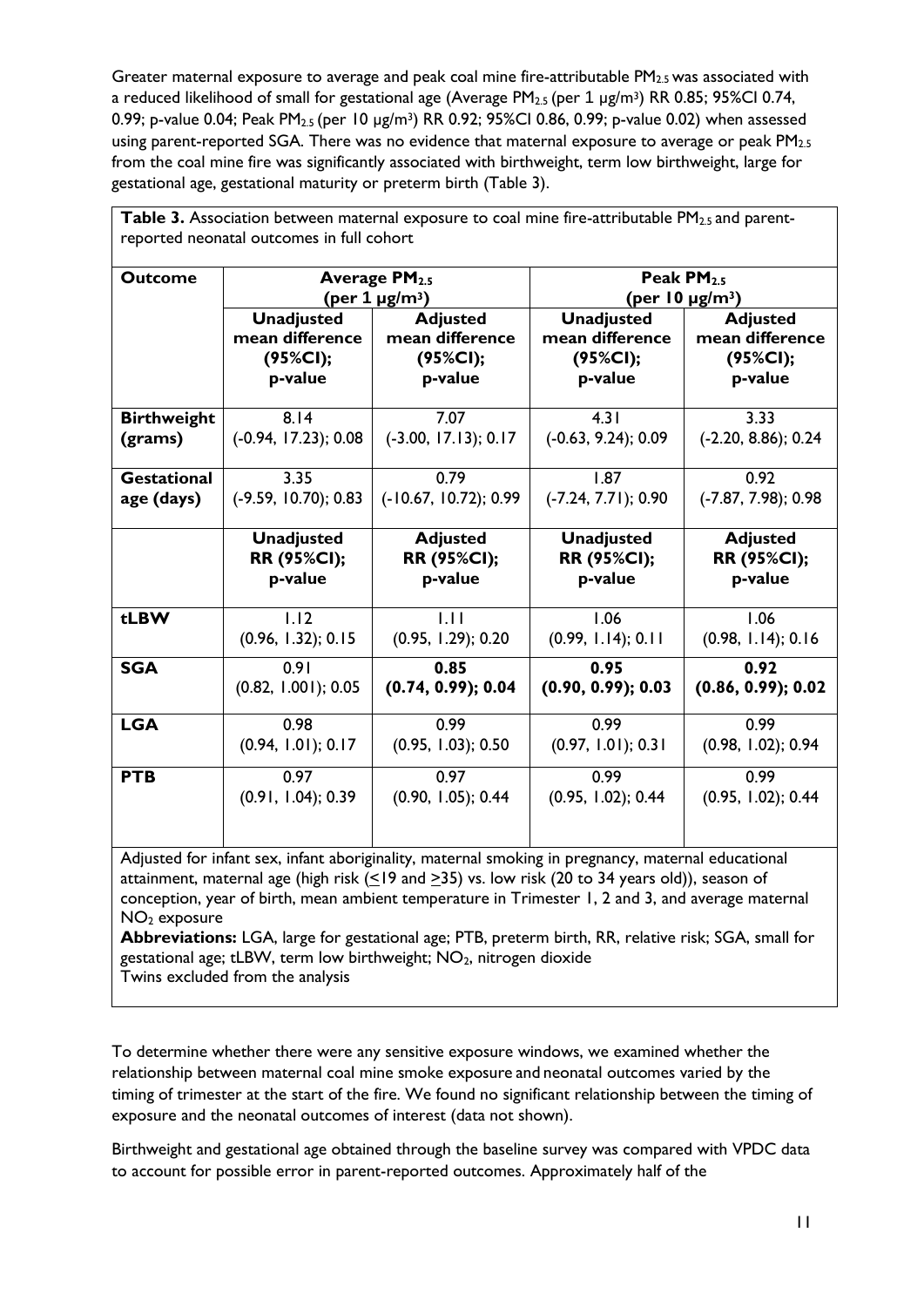parents/guardians of the Latrobe ELF Study cohort consented to VPDC data extraction (n = 303; 53.1%). The parent-reported birthweight matched the birthweight recorded in the VPDC dataset for just 25% of participants. However, for the majority of discordant records, the absolute difference was relatively small, within 50 grams. There was greater concordance between parent-reported and VPDC-reported gestational age. Gestational age in the baseline survey matched the VPDC record for 60% of participants. Intraclass correlation coefficients for birthweight and gestational age were both 0.91 (birthweight ICC 95%CI 0.89, 0.93 and gestational age ICC 95%CI 0.86, 0.94).

### *Sensitivity analysis:*

### **Analysis using birth data held by the Victorian Perinatal Data Collection**

A repeat analysis exploring the relationship between maternal exposure to coal mine fire attributable PM<sub>2.5</sub> and neonatal outcomes was conducted in the subset of the cohort with VPDC data (n = 303; 53.1%), where the VPDC data was used to define growth and maturity outcomes. Parents/guardians of study participants who consented to VPDC data extraction were systematically different to those who did not consent (Table 4). In the weighted analysis, there was no association between average or peak maternal exposure and any neonatal growth or maturity outcomes of interest. Of particular note, the reduced likelihood of SGA that was observed in association with maternal exposure to coal fire PM<sub>2.5</sub> in the larger cohort using parent-reported birthweight and gestational age was no longer observed (Table 5). Estimates and inference were similar in the unweighted analyses, and results are presented in Supplementary Table 2. Furthermore, no association between exposure to smoke emissions and any fetal growth or maturity outcomes was observed when the analysis was repeated in this subgroup who consented to VPDC data, using their parent-reported data to define growth and maturity outcomes.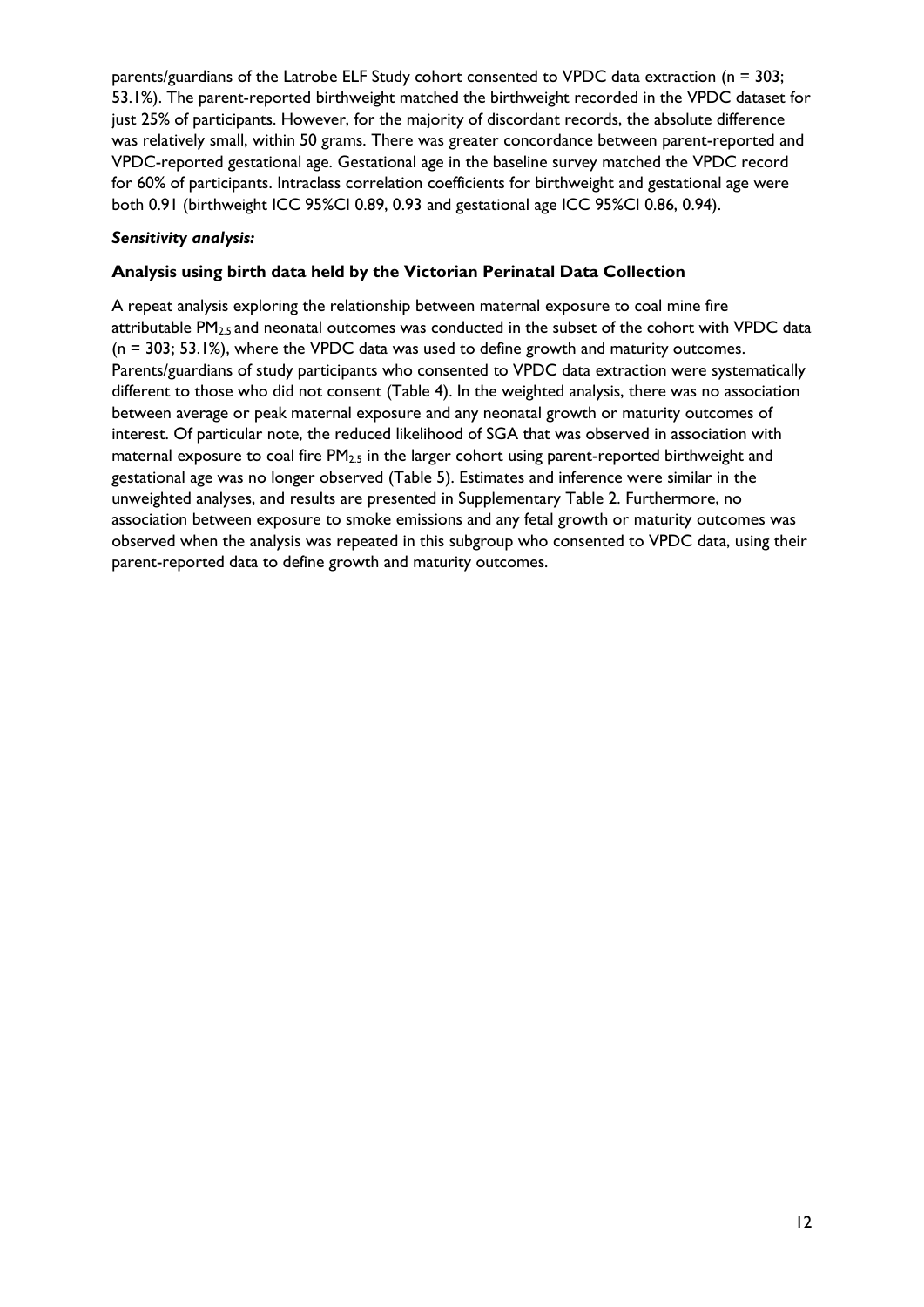| Table 4. Predictors of parental and/or guardian consent to Victorian Perinatal Data<br>Collection extraction                             |                             |  |  |
|------------------------------------------------------------------------------------------------------------------------------------------|-----------------------------|--|--|
|                                                                                                                                          | <b>RR (95%CI); p value</b>  |  |  |
| Maternal age (years old)                                                                                                                 | $1.06$ (1.03, 1.09); <0.001 |  |  |
| Maternal education post-secondary (compared with<br>Year 12 and below)                                                                   | $1.36$ (1.15, 1.61); <0.001 |  |  |
| Maternal smoking in pregnancy<br>(compared with non-smoker)                                                                              | $0.75$ (0.59, 0.95); <0.05  |  |  |
| Maternal coal mine fire-attributable stress increased a<br>lot<br>(compared with increased a little/not<br>affected/reduced)             | $1.11$ (0.095, 1.29); 0.21  |  |  |
| Maternal stress in pregnancy<br>(stressed most or nearly all the time compared with<br>sometimes stressed/hardly ever or never stressed) | $0.63$ (0.27, 1.45); 0.28   |  |  |
| Average $PM_{2.5}$ exposure (per 1 $\mu$ g/m <sup>3</sup> )                                                                              | $1.00$ (0.99, 1.02): 0.12   |  |  |
| Peak PM <sub>2.5</sub> exposure (per 10 $\mu$ g/m <sup>3</sup> )                                                                         | $1.00$ (0.99, 1.01); 0.53   |  |  |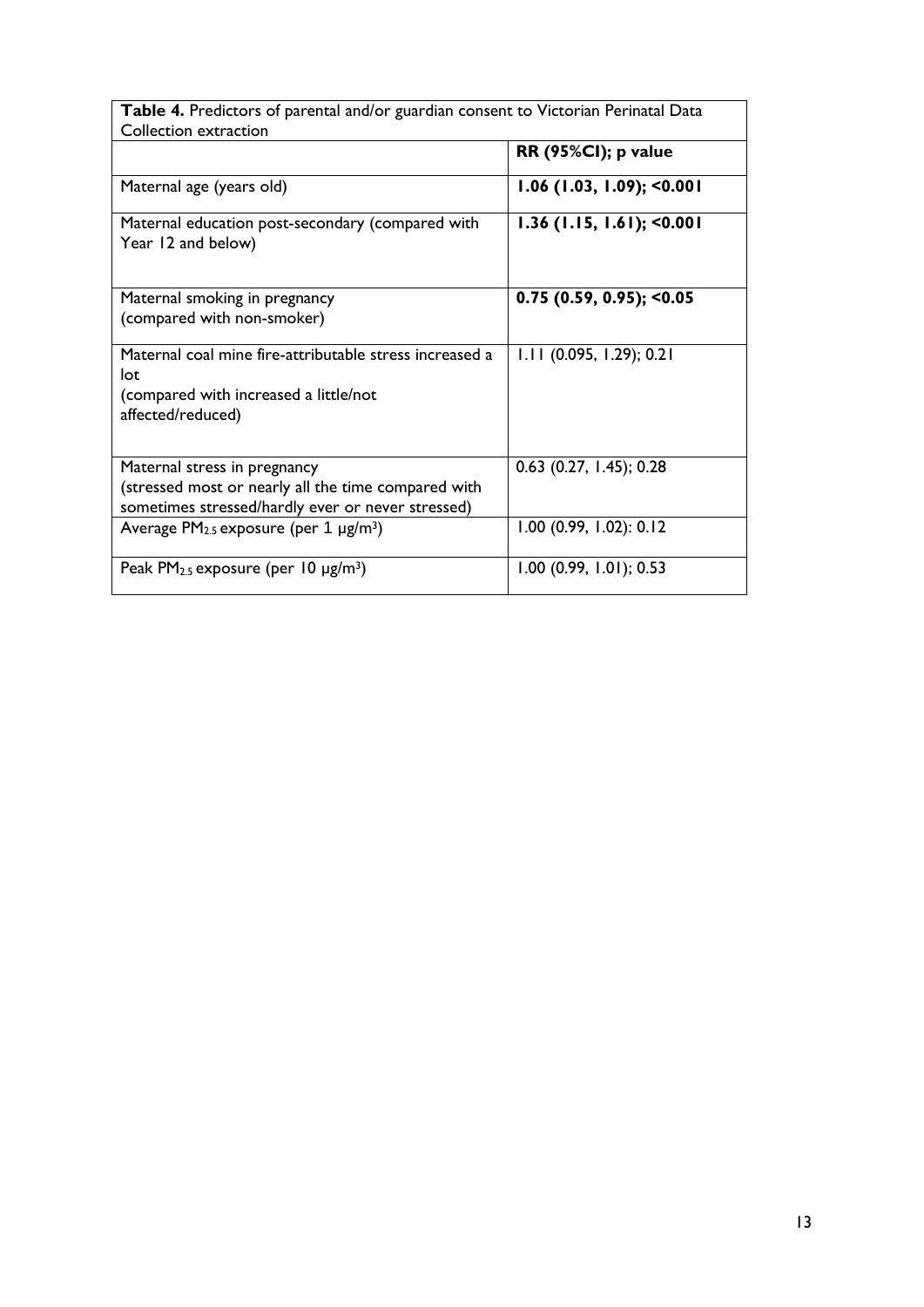**Table 5.** Association between maternal exposure to coal mine fire-attributable PM<sub>2.5</sub> and neonatal outcomes in subcohort with Victorian Perinatal Data Collection data

| <b>Outcome</b>     |                        | <b>Average PM2.5</b><br>(per 1 $\mu$ g/m <sup>3</sup> ) |                       | Peak PM <sub>2.5</sub><br>(per 10 $\mu$ g/m <sup>3</sup> ) |
|--------------------|------------------------|---------------------------------------------------------|-----------------------|------------------------------------------------------------|
|                    | <b>Unadjusted</b>      | <b>Adjusted</b>                                         | <b>Unadjusted</b>     | <b>Adjusted</b>                                            |
|                    | mean difference        | mean difference                                         | mean difference       | mean difference                                            |
|                    | (95%CI);               | (95%CI);                                                | (95%CI);              | (95%CI);                                                   |
|                    | p-value                | p-value                                                 | p-value               | p-value                                                    |
| <b>Birthweight</b> | $-1.55$                | $-2.67$                                                 | 0.15                  | $-1.74$                                                    |
| (grams)            | $(-13.04, 9.94); 0.79$ | $(-14.90, 9.56); 0.67$                                  | $(-5.50, 5.82); 0.96$ | $(-7.87, 4.39); 0.58$                                      |
| <b>Gestational</b> | 0.01                   | $-0.03$                                                 | $-0.01$               | $-0.03$                                                    |
| age (days)         | $(-0.23, 0.24); 0.93$  | $(-0.29, 0.23); 0.82$                                   | $(-0.13, 0.11); 0.89$ | $(-0.16, 0.10); 0.65$                                      |
|                    | <b>Unadjusted</b>      | <b>Adjusted</b>                                         | <b>Unadjusted</b>     | <b>Adjusted</b>                                            |
|                    | RR (95%CI);            | RR (95%CI);                                             | RR (95%CI);           | RR (95%CI);                                                |
|                    | p-value                | p-value                                                 | p-value               | p-value                                                    |
| tLBW               | 0.88                   | 0.94                                                    | 0.96                  | 0.98                                                       |
|                    | (0.75, 1.04); 0.13     | (0.82, 1.08); 0.37                                      | (0.90, 1.02); 0.17    | (0.93, 1.04); 0.55                                         |
| <b>SGA</b>         | 1.02                   | 1.00                                                    | $1.00$ (0.97, 1.02);  | 0.97                                                       |
|                    | (0.99, 1.06); 0.14     | $(0.95, 1.06)$ ; 0.86                                   | 0.83                  | (0.92, 1.03); 0.30                                         |
| <b>LGA</b>         | 1.04                   | 1.01                                                    | 1.01                  | 0.99                                                       |
|                    | (0.99, 1.09); 0.16     | (0.94, 1.08); 0.78                                      | (0.99, 1.04); 0.30    | (0.97, 1.03); 0.94                                         |
| <b>PTB</b>         | 1.00                   | 1.00                                                    | 1.00                  | 1.00                                                       |
|                    | (0.99, 1.01); 0.65     | (0.99, 1.01); 0.81                                      | (0.99, 1.01); 0.99    | (0.99, 1.01); 0.77                                         |

Adjusted for infant sex, infant aboriginality, maternal smoking in pregnancy, maternal educational attainment, maternal age (high risk (<19 and >35) vs. low risk (20 to 34 years old)), season of conception, year of birth, mean ambient temperature in Trimester 1, 2 and 3 and average maternal  $NO<sub>2</sub>$ exposure. Inverse probability weighting applied.

**Abbreviations:** LGA, large for gestational age; PTB, preterm birth, RR, relative risk; SGA, small for gestational age; tLBW, term low birthweight. Twins excluded from the analysis

#### *Alternative assignment of maternal socioeconomic position*

<span id="page-15-0"></span>We also repeated the adjusted analyses for the full cohort using an alternative indicator of socioeconomic status. In this sensitivity analysis, socioeconomic position was based on the IRSD for maternal residence at birth, assigned at the geographical level of SA1. Estimates and inference were unchanged from that demonstrated in the main analyses (Supplementary Table 3).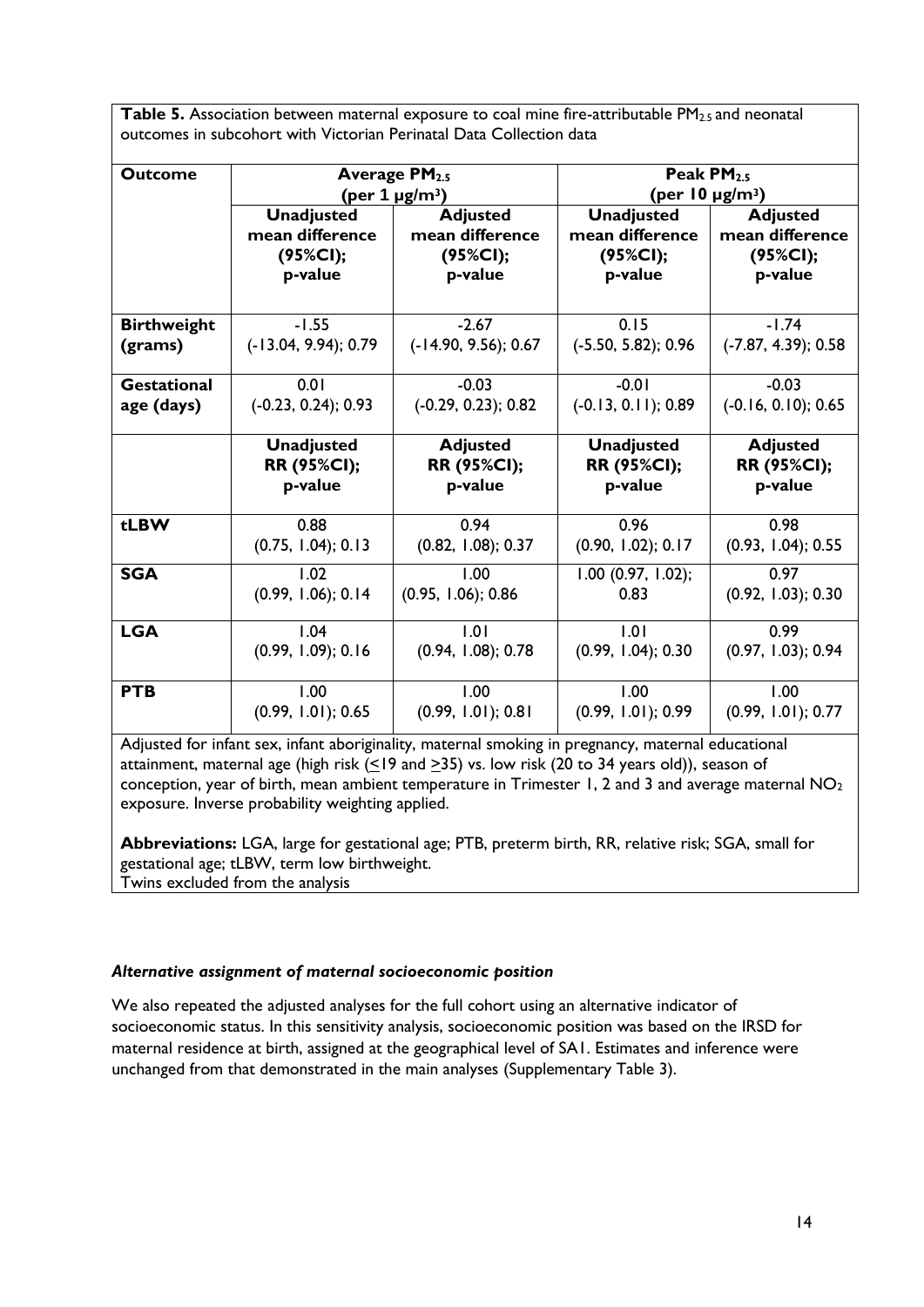#### **Discussion**

Using detailed time-activity patterns, we have characterised the relationship between maternal exposure to fine particulate matter in coal mine fire emissions and a number of fetal growth and maturity outcomes measured at birth. Consistent with what was described in technical report volume 1, we found no evidence that smoke exposure was associated with birthweight, gestational maturity, or the likelihood of tLBW, LGA or PTB. Contrary to our *a priori* expectations, we observed that greater maternal exposure to fine particulate matter from the coal mine fire was associated with a reduced likelihood of an infant being born SGA (according to parent-report). After detailed evaluation we believe that this result is most likely an error due to the minor but systematic errors in parental recall of birth outcomes. SGA is a calculated measure derived from birth weight, and gestational maturity at birth. While it has not been examined specifically in previous studies of maternal exposure to severe smoke events, the limited available evidence suggests that exposure to a severe smoke event is generally associated with decrements in birthweight and an increased risk of preterm birth which together would increase rather than reduce the likelihood of SGA (10-12).

If the result represents a true association, we can only speculate on possible mechanisms. In our previous work exploring these associations in a larger deidentified cohort of children born in the Latrobe Valley during the same timeframe and using VPDC data, we found that coal mine fire smoke exposure was associated with increases in birthweight if the mother had gestational diabetes mellitus (24). This is a more plausible association in this subgroup given the existing evidence of associations between exposure to air pollution and blood glucose control. Another possible explanation is that greater smoke exposure led to protective actions, for example by relocating away from the affected areas. However, as we accounted for maternal mobility during the event by using time-activity diary data, exposure estimates should reflect such actions. However, it is more likely that the observation occurred due to outcome misclassification, resulting from errors or rounding in parent recall of birthweight and gestational maturity. Outcome misclassification is possible, as there was a relatively high rate of mismatch between parent-reported and VPDC data, although the absolute differences were small. The accuracy of the VPDC dataset has been validated elsewhere and is likely to be more accurate overall than parental recall (25). Utilising administrative data to define our outcomes in the subgroup where VPDC data was available, we did not observe any association between fine particulate matter exposure and SGA.

The lack of association between maternal exposure and other outcomes, including birthweight and preterm birth, is at odds with other studies. A small number of studies have explored maternal exposure to severe ambient smoke events, such as wildfires, oil well fires, agricultural fires and volcanic eruptions, on neonatal outcomes. Mixed results are reported, but overall there is some evidence that maternal exposure to acute changes in air quality of short- to medium- term duration increases the risk of fetal growth restriction and preterm birth (26). These findings are consistent with our larger study involving deidentified VPDC data of all births within the Latrobe Valley over the same timeframe, where we found no association between maternal exposure to coal mine fire attributable PM<sub>2.5</sub> and fetal growth or maturity (unpublished work). We observed several wellrecognised risk factors for adverse neonatal outcomes in our cohort, including maternal smoking and psychosocial stress in pregnancy. These findings reinforce the importance of population-level tobacco control strategies, and individual tobacco cessation and psychosocial support prior to and during pregnancy. Gestational length was shorter year-by-year across the study period. This has been described previously and is largely attributed to changes in clinical practice (27).

Strengths of this study include the comprehensive data that were obtained through the baseline survey, allowing us to account for several covariates in the statistical models. The use of time-activity exposure estimates is a particular strength, as they account for maternal mobility during the fire and reduce the likelihood of exposure misclassification. This is particularly important in a study such as this, where the fire caused significant community concern and disruption, and the likelihood that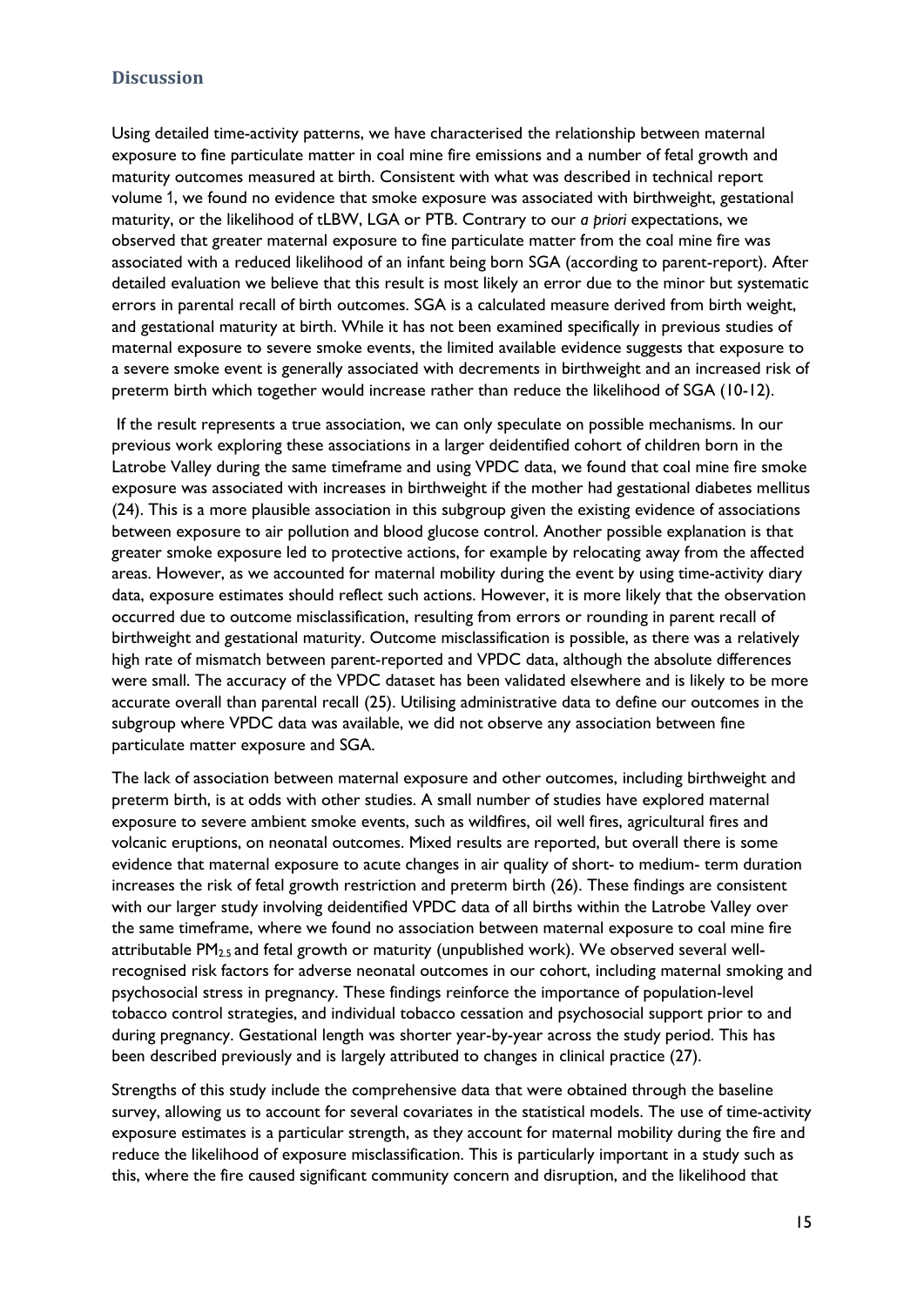<span id="page-17-0"></span>individuals left the region or altered their activities if close to the fire is high. We were also able to adjust for background air pollution, such as that caused by traffic, by adjusting for average maternal NO<sup>2</sup> exposure. Comparing neonatal outcomes collected through two different sources is useful, as it highlights potential limitations in using parent-reported outcomes. Limitations of this study include the inability to adjust for maternal parity, or obstetric complications such as gestational diabetes mellitus. Additionally, we were unable to distinguish iatrogenic versus spontaneous preterm birth.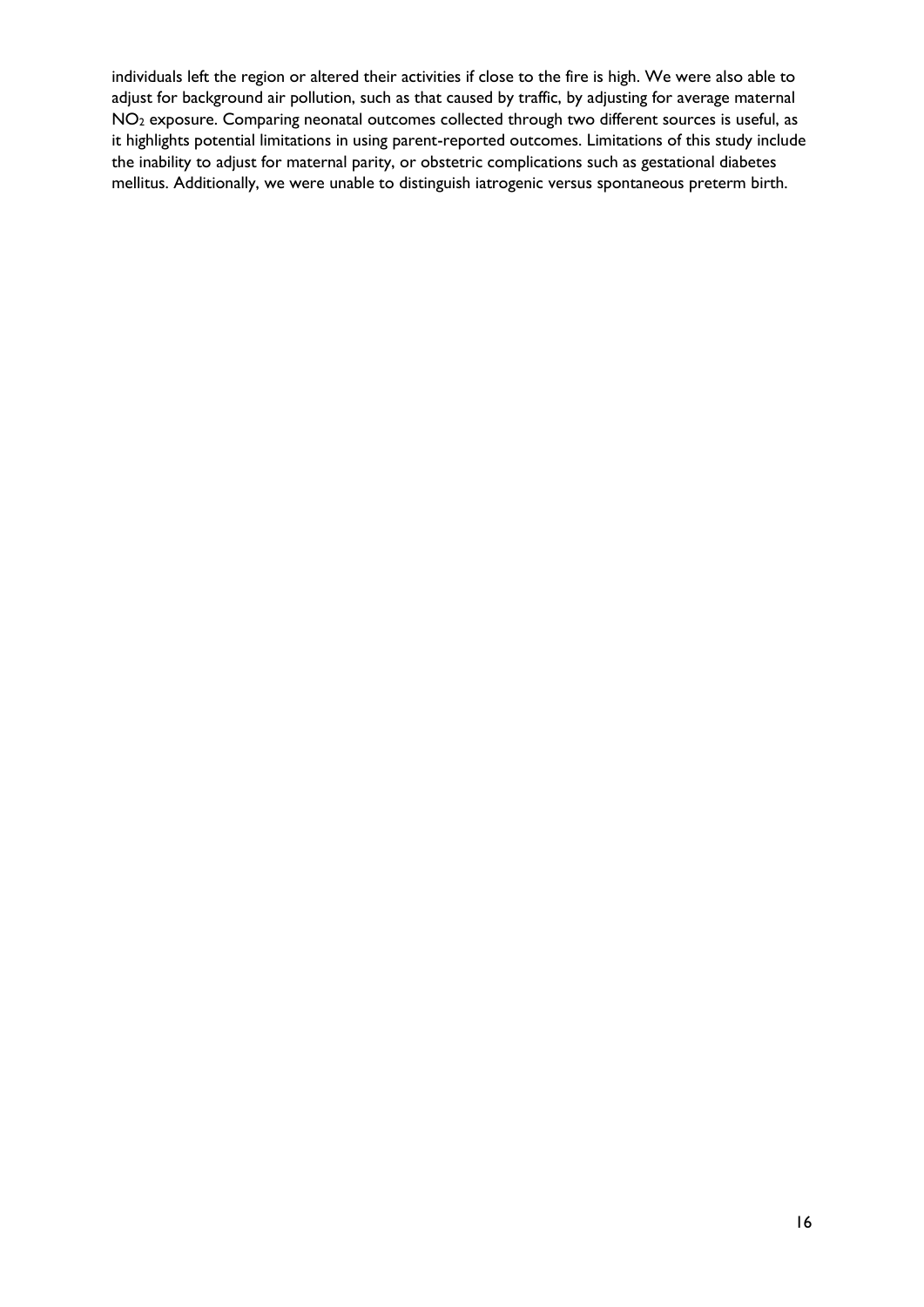# **Conclusion**

<span id="page-18-0"></span>This extended analysis further supports the findings reported in technical report volume 1. Reassuringly, there was no association between maternal exposure to fine particulate air pollution from the Hazelwood coal mine fire and birthweight, tLBW, LGA, gestational maturity or PTB. At odds to *a priori* expectations, we observed that greater maternal exposure was associated with a reduced likelihood of an infant being born SGA when using parent-reported outcomes. However, detailed comparison of a subset of records with both parent-reported and administrative records suggest that this finding may have occurred due to outcome misclassification and highlights the importance of obtaining accurate outcome data.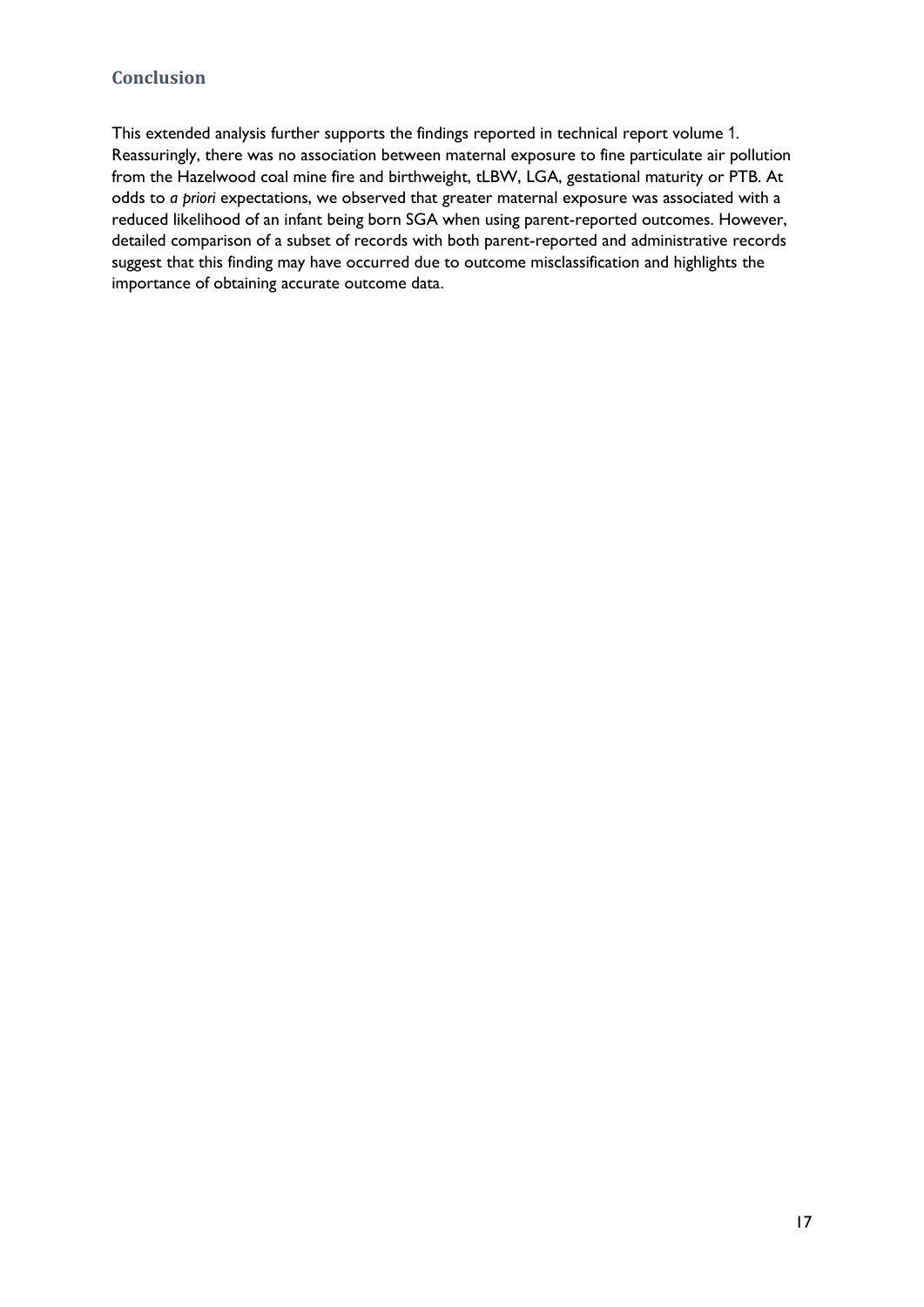## **References**

1. Reisen F, Gillett R, Choi J, Fisher G, Torre P. Characteristics of an open-cut coal mine fire pollution event. Atmospheric Environment. 2017;151:140-51.

2. Emmerson K, Reisen F, Luhar A, Williamson G, M. C. Air quality modelling of smoke exposure from the Hazelwood mine fire. CSIRO Australia; 2016.

3. Australian Government. National Environment Protection (Ambient Air Quality) Measure. Canberra: Australian Government; 2003.

4. Melody S, Johnston F. Coal mine fires and human health: What do we know? International Journal of Coal Geology. 2015;152:1-14.

5. Parliament of Victoria. Hazelwood Mine Fire Inquiry Report. Victoria, Australia; 2014.

6. Pedersen M, Stayner L, Slama R, Sorensen M, Figueras F, Nieuwenhuijsen MJ, et al. Ambient Air Pollution and Pregnancy-Induced Hypertensive Disorders A Systematic Review and Meta-Analysis. Hypertension. 2014;64(3):494-+.

7. Fleisch AF, Gold DR, Rifas-Shiman SL, Koutrakis P, Schwartz JD, Kloog I, et al. Air pollution exposure and abnormal glucose tolerance during pregnancy: the project Viva cohort. Environmental Health Perspectives. 2014;122(4):378.

8. Li X, Huang S, Jiao A, Yang X, Yun J, Wang Y, et al. Association between ambient fine particulate matter and preterm birth or term low birth weight: An updated systematic review and meta-analysis. Environmental Pollution. 2017.

9. Zhu XX, Liu Y, Chen YY, Yao CJ, Che Z, Cao JY. Maternal exposure to fine particulate matter (PM2.5) and pregnancy outcomes: a meta-analysis. Environmental Science and Pollution Research. 2015;22(5):3383-96.

10. Balsa AI, Caffera M, Bloomfield J. Exposures to particulate matter from the eruptions of the Puyehue Volcano and birth outcomes in Montevideo, Uruguay. Environmental Health Perspectives. 2016;124(11):1816-22.

11. Candido da Silva AM, Moi GP, Mattos IE, Hacon Sde S. Low birth weight at term and the presence of fine particulate matter and carbon monoxide in the Brazilian Amazon: a populationbased retrospective cohort study. BMC Pregnancy and Childbirth. 2014;14:309.

12. Holstius DM, Reid CE, Jesdale BM, Morello-Frosch R. Birth weight following pregnancy during the 2003 Southern California Wildfires. Environmental Health Perspectives. 2012;120(9):1340-5.

13. Arnetz B, Drutchas A, Sokol R, Kruger MM, Jamil H. 1991 Gulf War Exposures and adverse birth outcomes. US Army Medical Department journal. 2013:58.

14. Rangel MA, Vogl T. Agricultural fires and infant health. National Bureau of Economic Research; 2016.

15. O'Donnell M, Behie A. Effects of wildfire disaster exposure on male birth weight in an Australian population. Evolution, medicine, and public health. 2015;2015(1):344-54.

16. Fried JS, Gilless JK, Riley WJ, Moody TJ, De Blas CS, Hayhoe K, et al. Predicting the effect of climate change on wildfire behavior and initial attack success. Climatic Change. 2008;87(1):251-64.

17. Stracher GB, Taylor TP. Coal fires burning out of control around the world: thermodynamic recipe for environmental catastrophe. International Journal of Coal Geology. 2004;59(1-2):7-17.

18. Melody S, Marita D, Dennekamp M, Wheeler A, Dharmage S, Wills K, et al. The Latrobe Early Life Follow-up (ELF) Cohort Study Volume 1: Description of the cohort and preliminary assessment of possible associations between mine fire emissions and parent-reported perinatal outcomes. University of Tasmania; 2018. Contract No.: v 1.2.

19. Dobbins TA, Sullivan EA, Roberts CL, Simpson JM. Australian national birthweight percentiles by sex and gestational age, 1998-2007. Medical Journal of Australia. 2012;197(5):291.

20. Knibbs LD, Hewson MG, Bechle MJ, Marshall JD, Barnett AG. A national satellite-based landuse regression model for air pollution exposure assessment in Australia. Environmental Research. 2014;135:204-11.

21. Australian Bureau of Statistics. Mesh Blocks (MB) Canberra, Australia: Australian Bureau of Statistics; 2016 [Available from:

[http://www.abs.gov.au/ausstats/abs@.nsf/Lookup/by%20Subject/1270.0.55.001~July%202016~Main%2](http://www.abs.gov.au/ausstats/abs@.nsf/Lookup/by%20Subject/1270.0.55.001~July%202016~Main%20Features~Mesh%20Blocks%20(MB)~10012) [0Features~Mesh%20Blocks%20\(MB\)~10012.](http://www.abs.gov.au/ausstats/abs@.nsf/Lookup/by%20Subject/1270.0.55.001~July%202016~Main%20Features~Mesh%20Blocks%20(MB)~10012)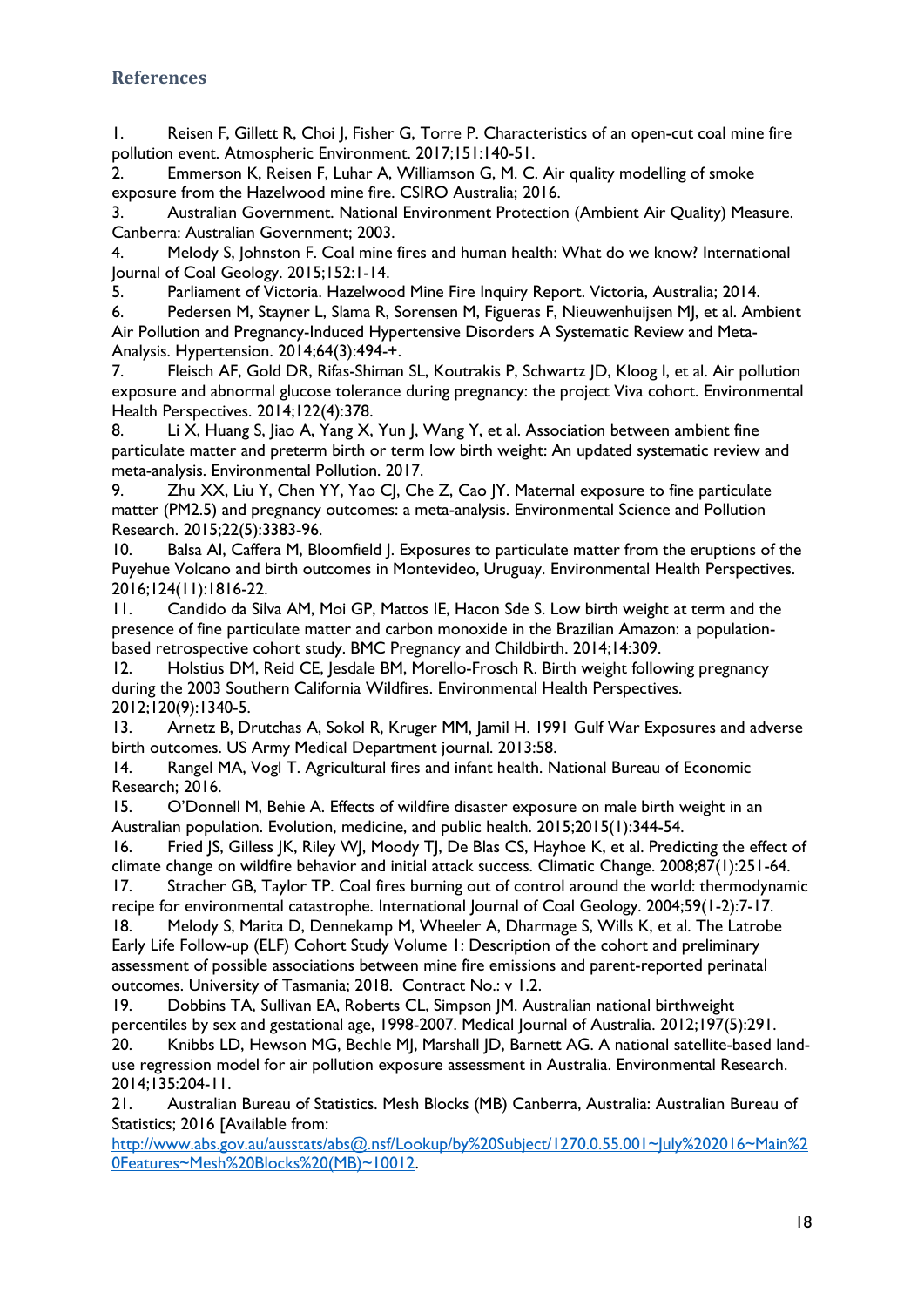22. van Buuren S, Groothuis-Oudshoorn K. mice: Multivariable Imputation by Chained Equations in R. Journal of Statistical Software. 2011;45(3):1-67.

23. R Foundation for Statistical Computing. R: A Language and Environment for Statistical Computing. Vienna, Austria: R Foundation for Statistical Computing; 2017.

24. Johnston F, Melody S, Venn A, Wills K, Ford J, Dalton M, et al. Birth outcomes using anonymous Victorian Perinatal Data Collection Records: Research Summary. Hazelwood Health Study; 2018. Available from: http://hazelwoodhealthstudy.org.au/wp-content/uploads/2019/01/Birthoutcomes-using-anonymous-Victorian-Perinatal-Data-Collection-Records.pdf

25. Flood MM, McDonald SJ, Pollock WE, Davey M-A. Data Accuracy in the Victorian Perinatal Data Collection: Results of a validation study of 2011 data. Health Information Management Journal. 2017;46(3):113-26.

26. Melody SM, Ford J, Wills K, Venn A, Johnston FH. Maternal exposure to short-to mediumterm outdoor air pollution and obstetric and neonatal outcomes: A systematic review. Environmental Pollution. 2018.

27. Nassar N, Schiff M, Roberts CL. Trends in the distribution of gestational age and contribution of planned births in New South Wales, Australia. PloS One. 2013;8(2):e56238.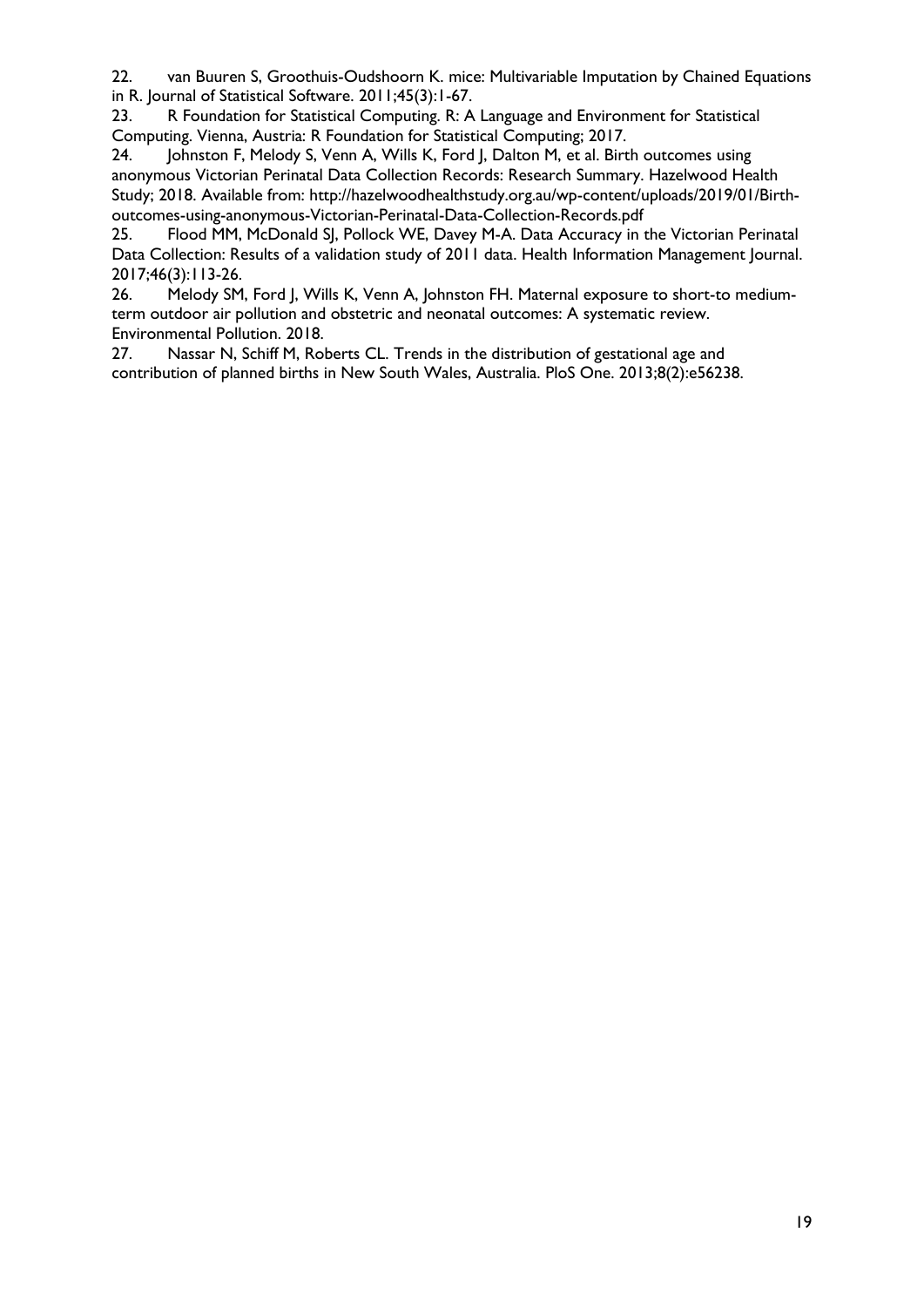| Supplementary Table 1. Summary of univariate analysis examining the association between key infant, maternal, labour, temporal and meteorological-related variables and neonatal<br>outcomes |                                       |                                      |                            |                                 |                            |                               |
|----------------------------------------------------------------------------------------------------------------------------------------------------------------------------------------------|---------------------------------------|--------------------------------------|----------------------------|---------------------------------|----------------------------|-------------------------------|
|                                                                                                                                                                                              |                                       |                                      | <b>Outcome</b>             |                                 |                            |                               |
|                                                                                                                                                                                              | <b>Birthweight</b><br>(grams)         | <b>Gestational age</b><br>(weeks)    | tLBW                       | <b>SGA</b>                      | <b>LGA</b>                 | <b>PTB</b>                    |
|                                                                                                                                                                                              |                                       | Mean difference (95%CI); p value     |                            |                                 | RR (95%CI); p value        |                               |
| Infant characteristics                                                                                                                                                                       |                                       |                                      |                            |                                 |                            |                               |
| Sex (male vs. female)                                                                                                                                                                        | 156.11<br>(50.13, 262.09);<br>0.01    | $-0.18$<br>$(-0.50, 0.14); 0.28$     | 1.26<br>(0.65, 2.44); 0.49 | 1.18<br>(0.78, 1.81); 0.44      | 0.67<br>(0.40, 1.11); 0.12 | 1.10<br>(0.65, 1.88); 0.73    |
| Aboriginal and/or Torres<br>Strait Islander (yes vs. no)                                                                                                                                     | $-28.14$<br>$(-262.64, 206.35); 0.81$ | 0.12<br>$(-0.60, 0.83); 0.74$        | 0.96<br>(0.22, 4.23); 0.96 | 2.34<br>(1.31, 4.18);<br>< 0.01 | 0.77<br>(0.25, 2.34); 0.64 | 1.10<br>(0.36, 3.32); 0.87    |
| <b>Maternal characteristics</b>                                                                                                                                                              |                                       |                                      |                            |                                 |                            |                               |
| Maternal age ('high risk' $\leq$ 19<br>years old or $\geq$ 35 years old vs.<br>20 to 34 years old)                                                                                           | 7.45<br>$(-148.91, 163.81); 0.93$     | $-0.05$<br>$(-0.52, 0.42); 0.83$     | 0.82<br>(0.35, 2.25); 0.67 | .4 <br>(0.78, 2.31); 0.21       | 0.69<br>(0.36, 1.43); 0.30 | 0.71<br>(0.25, 1.57); 0.46    |
| Maternal education<br>(secondary vs. post-<br>secondary)                                                                                                                                     | $-31.20$<br>$(-140.64, 78.24); 0.58$  | $-0.25$<br>$(-0.58, 0.08); 0.13$     | 0.64<br>(0.33, 1.24); 0.19 | 1.44<br>(0.95, 2.18); 0.08      | 0.89<br>(0.53, 1.48); 0.64 | 1.55<br>(0.92, 2.63); 0.10    |
| Smoking in pregnancy<br>(smoker vs. non-smoker)                                                                                                                                              | $-117.91$<br>$(-255.35, 19.53); 0.09$ | $-0.29$<br>$(-0.70, 0.13)$ ; 0.18    | 0.62<br>(0.29, 1.32); 0.21 | 1.79<br>(1.14, 2.80); 0.01      | 0.67<br>(0.36, 1.24); 0.20 | 1.11<br>(0.57, 2.14); 0.77    |
| Alcohol in early pregnancy<br>(<20 weeks) (any alcohol vs.<br>no alcohol)                                                                                                                    | $-54.03$<br>(-242.70, 134.64); 0.57   | $-0.12$<br>$(-0.68, 0.45); 0.68$     | 1.21<br>(0.36, 4.09); 0.76 | 0.68<br>(0.29, 1.61); 0.39      | 1.88<br>(0.65, 5.41); 0.24 | 0.89<br>$(0.33, 2.36)$ ; 0.81 |
| Alcohol in late pregnancy<br>(>20 weeks) (any alcohol vs.<br>no alcohol)                                                                                                                     | $-90.53$<br>$(-366.31, 185.26)$       | 0.07<br>$(-0.76, 0.90); 0.88$        | 0.44<br>(0.12, 1.58); 0.21 | 1.00<br>(0.34, 2.89); 0.99      | 1.49<br>(0.34, 6.58); 0.60 | 1.02<br>(0.27, 3.95); 0.97    |
| Maternal stress in pregnancy<br>(stressed most/nearly all of<br>the time vs. not stressed at<br>all/hardly ever stressed))                                                                   | $-163.19$<br>$(-321.29, -5.10); 0.04$ | $-0.86$<br>$(-1.33, -0.39);$ < 0.001 | 0.42<br>(0.18, 1.40); 0.40 | 0.97<br>(0.53, 1.79); 0.93      | 1.78<br>(0.81, 3.95); 0.15 | 2.89<br>$(1.48, 5.64);$ <0.01 |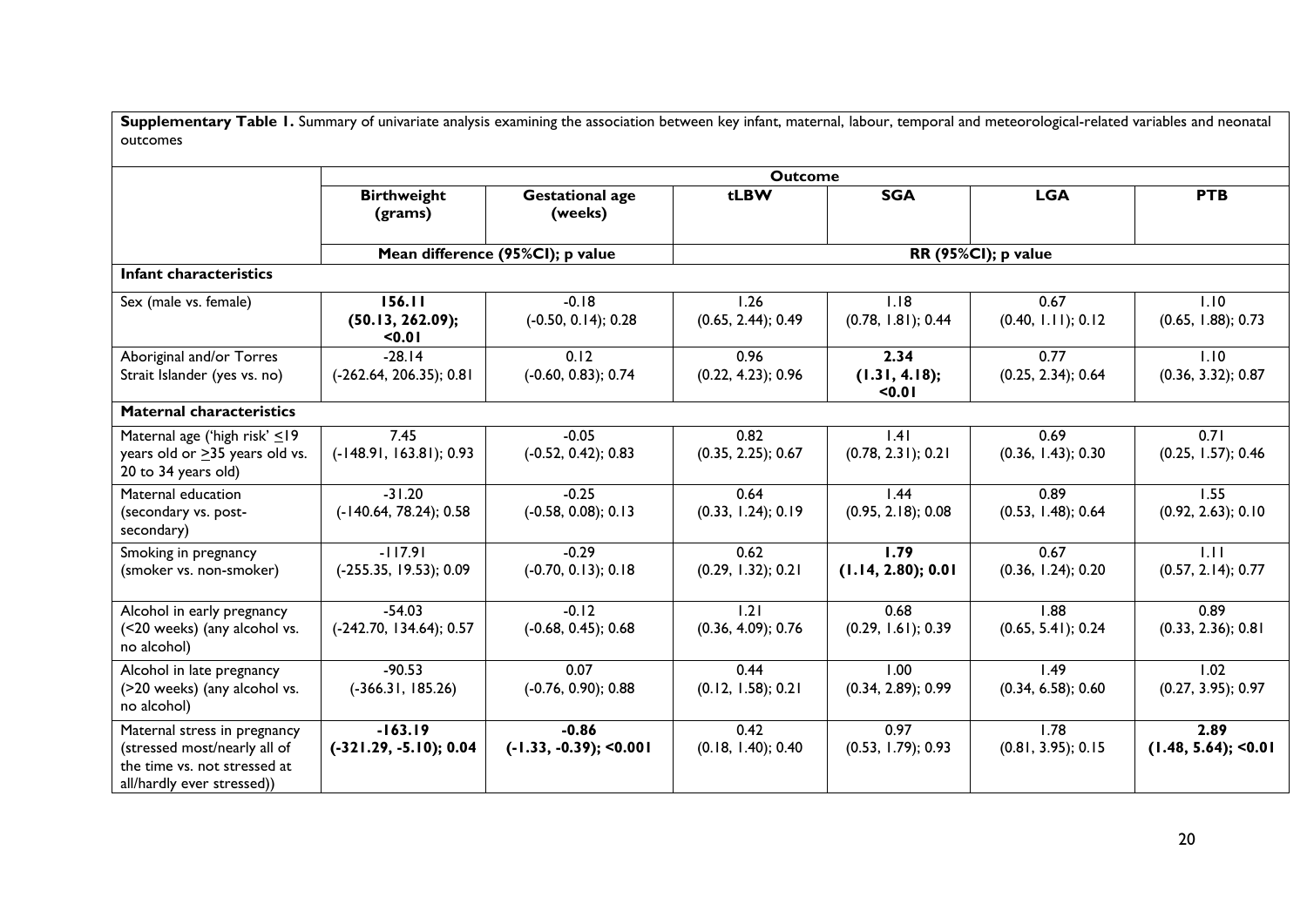| Maternal stress response to                                                                                                                                                                                  | $-108.25$                | $-0.48$                 | 0.48                  | 0.97               | 0.97                  | 2.06                    |
|--------------------------------------------------------------------------------------------------------------------------------------------------------------------------------------------------------------|--------------------------|-------------------------|-----------------------|--------------------|-----------------------|-------------------------|
| coal mine fire (increased a lot.                                                                                                                                                                             | (-288.53, 72.03); 0.24   | $(-1.06, 0.10); 0.10$   | (0.13, 1.72); 0.26    | (0.35, 2.65); 0.95 | (0.84, 1.11); 0.63    | (0.90, 4.70); 0.09      |
| vs. reduced/not                                                                                                                                                                                              |                          |                         |                       |                    |                       |                         |
| affected/increased a little)                                                                                                                                                                                 |                          |                         |                       |                    |                       |                         |
| Labour characteristics                                                                                                                                                                                       |                          |                         |                       |                    |                       |                         |
| Vaginal delivery (Vaginal                                                                                                                                                                                    | 33.16                    | 0.70                    | 1.4                   | 0.79               | 2.16                  | 0.38                    |
| delivery vs. Caesarean                                                                                                                                                                                       | $(-83.42, 149.73); 0.58$ | (0.35, 1.04); 0.0001    | (0.80, 1.60); 0.25    | (0.51, 1.24); 0.30 | (1.29, 3.60); 50.01   | $(0.22, 0.65);$ < 0.001 |
| Section)                                                                                                                                                                                                     |                          |                         |                       |                    |                       |                         |
| Temporal and meteorological variables                                                                                                                                                                        |                          |                         |                       |                    |                       |                         |
| Year of birth                                                                                                                                                                                                |                          |                         |                       |                    |                       |                         |
| 2012                                                                                                                                                                                                         | Ref                      | Ref                     | Ref                   | Ref                | Ref                   | Ref                     |
| 2013                                                                                                                                                                                                         | $-156.57$                | $-0.63$                 | 0.42                  | 1.16               | 0.91                  | 4.39                    |
|                                                                                                                                                                                                              | (-345.15, 32.01); 0.10   | $(-1.20, -0.07); 0.03$  | (0.32, 1.28); 0.16    | (0.56, 2.37); 0.69 | (0.33, 2.49); 0.86    | (1.02, 18.89); 0.04     |
| 2014                                                                                                                                                                                                         | $-43.88$                 | $-0.68$                 | 0.27                  | 0.68               | 0.53                  | 3.65                    |
|                                                                                                                                                                                                              | (-212.97, 125.21); 0.61  | $(-1.19, -0.17);$ <0.01 | $(0.03, 2.12)$ ; 0.21 | (0.33, 1.41); 0.30 | $(0.22, 1.24)$ ; 0.14 | (0.88, 15.17); 0.08     |
| 2015                                                                                                                                                                                                         | $-194.31$                | $-0.61$                 | 0.32                  | 1.40               | 0.82                  | 3.22                    |
|                                                                                                                                                                                                              | $(-370.34, -18.28);$     | $(-1.14, -0.08); 0.02$  | (0.22, 1.10); 0.15    | (0.73, 2.69); 0.32 | (0.32, 2.10); 0.68    | (0.75, 13.80); 0.12     |
|                                                                                                                                                                                                              | 0.03                     |                         |                       |                    |                       |                         |
| Trimester I average                                                                                                                                                                                          | 12.44                    | 0.01                    | 1.05                  | 1.00               | 0.96                  | 0.99                    |
| temperature (°C)                                                                                                                                                                                             | (-2.36, 27.24); 0.099    | $(-0.03, 0.06); 0.65$   | (0.96, 1.15); 0.28    | (0.94, 1.05); 0.88 | (0.90, 1.03); 0.28    | (0.92, 1.07); 0.89      |
| Trimester 2 average                                                                                                                                                                                          | 5.82                     | 0.01                    | 1.09                  | 0.94               | 0.99                  | 0.99                    |
| temperature (°C)                                                                                                                                                                                             | (-8.89, 20.52); 0.44     | $(-0.05, 0.04); 0.81$   | (1.00, 1.20); 0.061   | (0.89, 1.00); 0.05 | (0.93, 1.06); 0.80    | $(0.92, 1.08)$ ; 0.89   |
| Trimester 3 average -                                                                                                                                                                                        | $-8.50$                  | $-0.01$                 | 0.97                  | 0.99               | 1.02                  | 1.01                    |
| temperature $(^{\circ}C)$                                                                                                                                                                                    | (-22.04, 5.04); 0.22     | (-0.05, 0.03); 0.62     | (0.90, 1.06); 0.52    | (0.94, 1.05); 0.85 | (0.96, 1.09); 0.52    | $(0.94, 1.08)$ ; 0.82   |
| Average maternal NO <sub>2</sub>                                                                                                                                                                             | 3.54                     | 0.012                   | 0.97                  | 1.05               | 1.05                  | 0.87                    |
| exposure over pregnancy                                                                                                                                                                                      | $(-32.81, 38.89); 0.85$  | (0.01, 0.23); 0.03      | (0.79, 1.20); 0.82    | (0.94, 1.18); 0.37 | (0.87, 1.27); 0.61    | (0.68, 1.12); 0.29      |
| (ppb)                                                                                                                                                                                                        |                          |                         |                       |                    |                       |                         |
| Abbreviations: LGA, large for gestational age; PTB, preterm birth, RR, relative risk; SGA, small for gestational age; tLBW, term low birthweight; NO <sub>2</sub> , nitrogen dioxide; ppb, parts per billion |                          |                         |                       |                    |                       |                         |
| Twins excluded from analysis                                                                                                                                                                                 |                          |                         |                       |                    |                       |                         |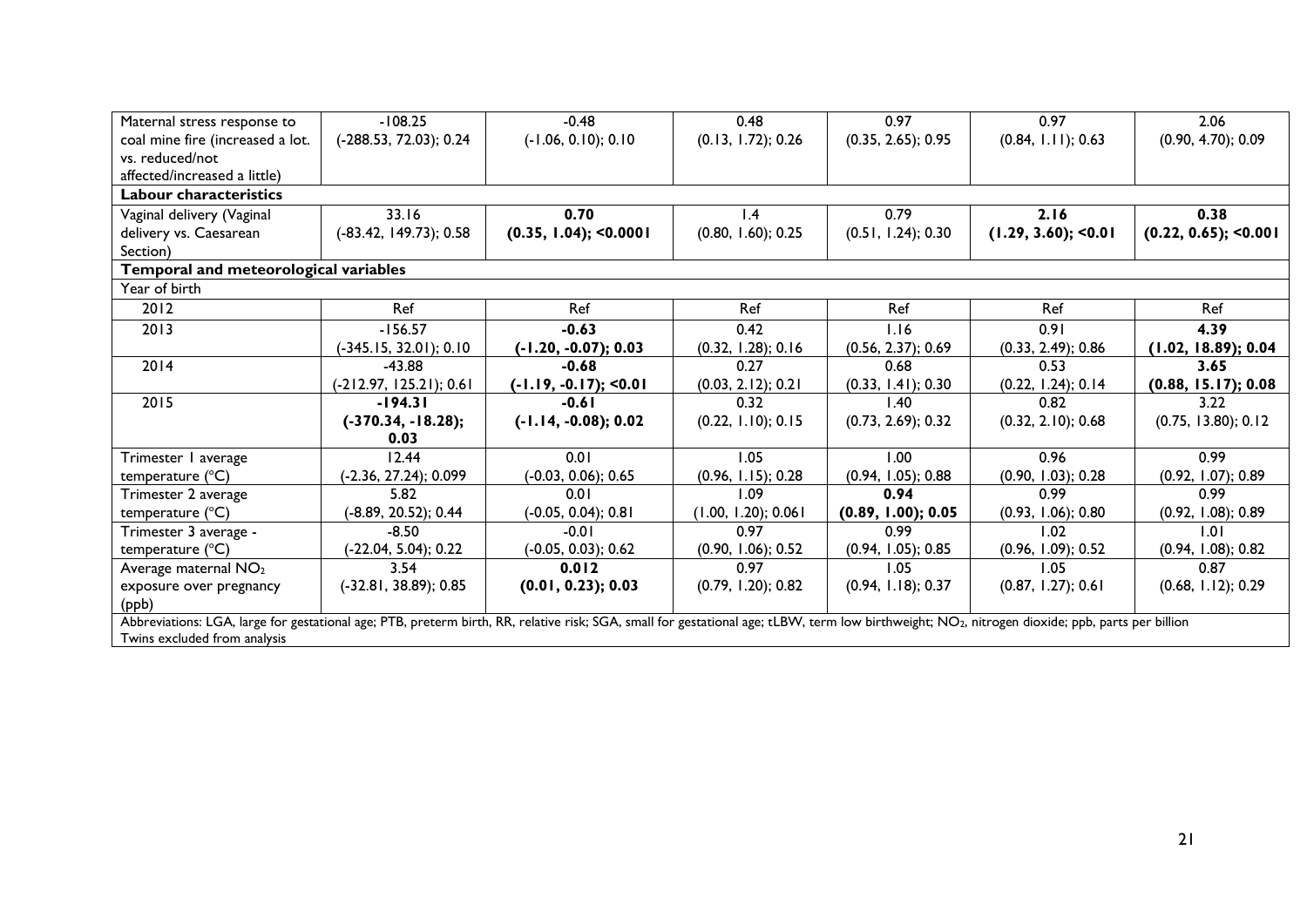| <b>Outcome</b>     |                            | <b>Average PM2.5</b><br>(per 1 $\mu$ g/m <sup>3</sup> ) |                       | Peak $PM2.5$<br>(per 10 µg/m <sup>3</sup> ) |
|--------------------|----------------------------|---------------------------------------------------------|-----------------------|---------------------------------------------|
|                    | <b>Unadjusted</b>          | <b>Adjusted</b>                                         | <b>Unadjusted</b>     | <b>Adjusted</b>                             |
|                    | mean difference            | mean difference                                         | mean difference       | mean difference                             |
|                    | $(95\%CI);$                | $(95\%CI);$                                             | $(95\%CI);$           | $(95\%CI);$                                 |
|                    | p-value                    | p-value                                                 | p-value               | p-value                                     |
| <b>Birthweight</b> | $-0.47$                    | $-1.84$                                                 | 0.39                  | $-1.50$                                     |
| (grams)            | $(-11.81, 10.88); 0.94$    | $(-13.98, 10.30); 0.77$                                 | $(-5.04, 5.83); 0.89$ | $(-7.41, 4.42); 0.62$                       |
| <b>Gestational</b> | 0.02                       | $-0.02$                                                 | 0.00                  | $-0.02$                                     |
| age (days)         | $(-0.21, 0.25); 0.87$      | $(-0.28, 0.23); 0.87$                                   | $(-0.12, 0.11); 0.95$ | $(-0.15, 0.11); 0.95$                       |
|                    | <b>Unadjusted</b>          | <b>Adjusted</b>                                         | <b>Unadjusted</b>     | <b>Adjusted</b>                             |
|                    | RR (95%CI);                | RR (95%CI);                                             | RR (95%Cl);           | RR (95%Cl);                                 |
|                    | p-value                    | p-value                                                 | p-value               | p-value                                     |
| tLBW               | 0.87                       | 0.93                                                    | 0.95                  | 0.98                                        |
|                    | (0.67, 1.12); 0.28         | (0.75, 1.15); 0.49                                      | (0.86, 1.05); 0.31    | (0.90, 1.06); 0.60                          |
| <b>SGA</b>         | 1.01                       | 0.98                                                    | 0.99                  | 0.97                                        |
|                    | (0.96, 1.10); 0.64         | (0.91, 1.07); 0.70                                      | (0.95, 1.03); 0.61    | (0.91, 1.03); 0.30                          |
|                    |                            |                                                         | 1.01                  | 0.99                                        |
| <b>LGA</b>         | 1.03<br>(0.96, 1.10); 0.39 | 1.01<br>(0.93, 1.11); 0.76                              | (0.98, 1.04); 0.55    | (0.96, 1.04); 0.98                          |

**Supplementary Table 2.** Association between maternal exposure to coal mine fire-attributable PM<sub>25</sub> and neonatal outcomes

Adjusted for infant sex, infant aboriginality, maternal smoking in pregnancy, maternal educational attainment, maternal age (high risk (<19 and >35) vs. low risk (20 to 34 years old)), season of conception, year of birth, mean ambient temperature in Trimester 1, 2 and 3 and average maternal  $NO<sub>2</sub>$  exposure

**Abbreviations:** LGA, large for gestational age; PTB, preterm birth, RR, relative risk; SGA, small for gestational age; tLBW, term low birthweight.

Twins excluded from the analysis